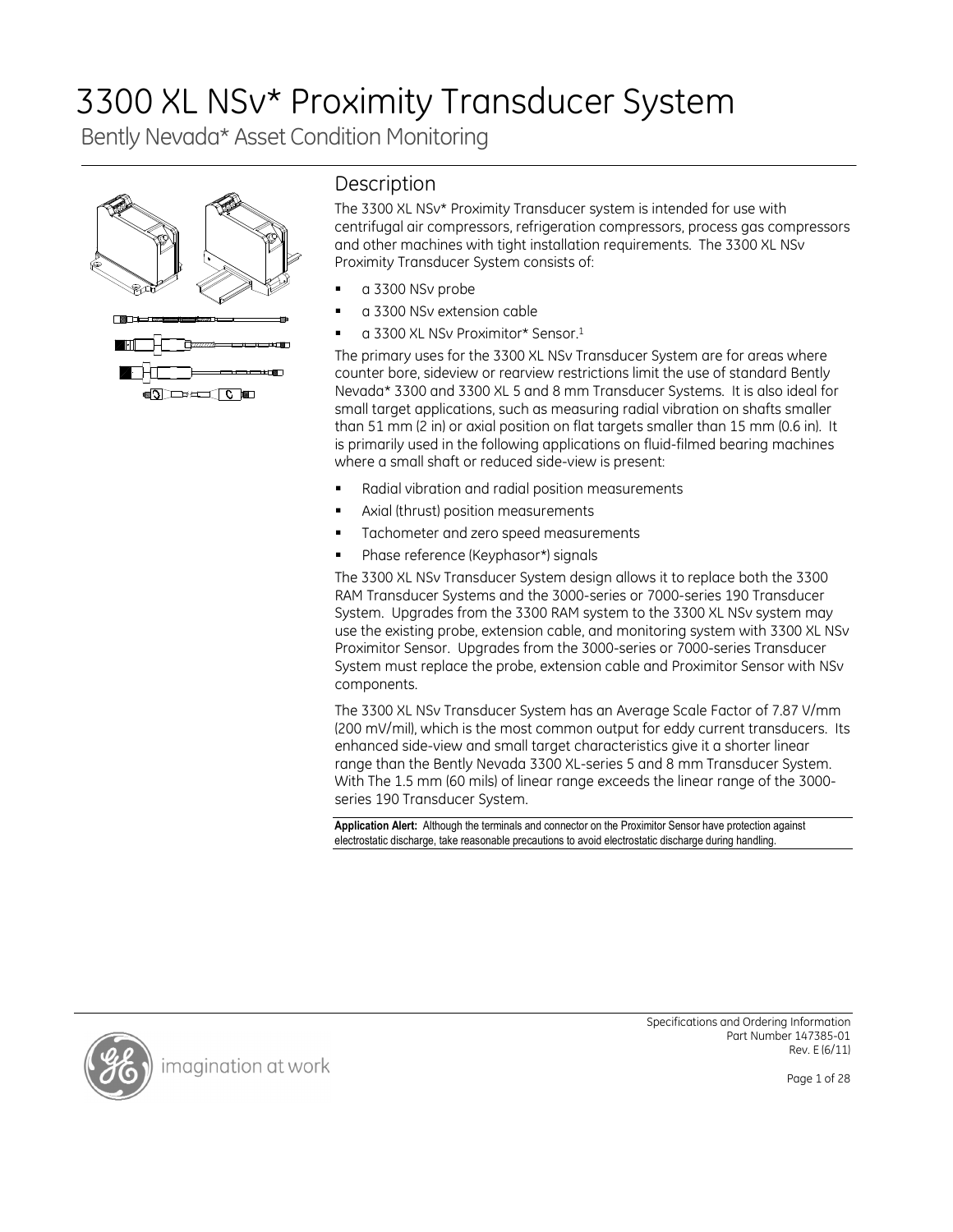## **Proximitor Sensor**

The 3300 XL NSv Proximitor Sensor has similar features to those found in the 3300 XL 8 mm Proximitor Sensor. Its thin design allows the user to mount it in either a high-density DIN-rail installation or a more traditional panel mount configuration. Improved RFI/EMI immunity allows the 3300 XL NSv Proximitor Sensor to achieve European CE mark approvals without any special mounting considerations. This RFI immunity also prevents nearby high frequency radio signals from adversely affecting the transducer system. SpringLoc terminal strips on the Proximitor Sensor require no special installation tools and facilitate faster, highly robust field wiring connections.

# **Proximity Probe and Extension Cable**

The 3300 NSv probe and extension cable are mechanically and electrically compatible and interchangeable with Bently Nevada's previous 3300 RAM proximity probe and extension cable. The NSv probe has increased chemical resistance compared to the 3300 RAM probe, which allows use in many process compressor applications. side-view characteristics of the 3300 NSv probe are also superior to those of the 3000-series 190 probe when gapping the 3300 NSv probe at the same distance from the probe target.

The 3300 NSv probe comes in varying probe cas configurations, including armored and unarmore 1/4 -28, 3/8 -24, M8 X 1 and M10 X 1 probe thread The reverse mount 3300 NSv probe comes standard with either 3⁄8 -24 or M10 X 1 threads. components of the transducer system have goldplated brass ClickLoc\* connectors. ClickLoc connectors lock into place and prevent the connection from loosening. The patented TipLoc\* molding method provides a robust bond between the probe tip and the probe body. Bently Nevada patented CableLoc\* design provides 220 N (50 lb of pull strength and securely attaches the probe cable to the probe tip. Connector protectors are recommended for use on the probe-to-extension cable connection, as well as on the cable-to-Proximitor Sensor connection. Connector protectors prevent most liquids from entering int the ClickLoc connectors and adversely affecting the electrical signal<sup>2</sup>.

#### **Notes:**

1. Proximitor Sensors are supplied by default from the factory calibrated to AISI 4140 steel. Calibration to other target materials is available upon request

2. Silicone tape is also provided with each 3300 NSv extension cable and can be used instead of connector protectors. Silicone tape is not recommended in applications where the probe-to-extension cable connection will be exposed to turbine oil.

# **Specifications**

Unless otherwise noted, the following specifications are for a 3300 XL NSv Proximitor Sensor, extension cable and probe between 0°C and +45°C (+32°F to +113°F), with a -24 Vdc power supply, a 10 k $\Omega$  load, a Bently Nevada supplied AISI 4140 steel target that is 31 mm (1.2 in) diameter or larger, and a probe gap of 1.0 mm (40 mils). The system accuracy and interchangeability specifications do not apply when using a transducer system calibrated to any target other than a Bently Nevada AISI 4140 steel target.

| ë<br>its<br>⊺he              | Electrical<br>Proximitor<br>Sensor Input | Accepts one non-contacting 3300<br>RAM or 3300 NSv Proximity Probe<br>and Extension Cable.                                                                                                                               |
|------------------------------|------------------------------------------|--------------------------------------------------------------------------------------------------------------------------------------------------------------------------------------------------------------------------|
|                              | Power                                    |                                                                                                                                                                                                                          |
| ïе<br>ed<br>ls.<br>All<br>ł- |                                          | Requires -17.5 Vdc to -26 Vdc<br>without barriers at 12 mA<br>maximum consumption, -23 Vdc<br>to -26 Vdc with barriers.<br>Operation at a more positive<br>voltage than -23.5 Vdc can result<br>in reduced linear range. |
| $\mathbf{C}^{\star}$<br>'n   | <b>Supply</b><br>Sensitivity             |                                                                                                                                                                                                                          |
| a's<br>(ر                    |                                          | Less than 2 mV change in output<br>voltage per volt change in input<br>voltage.                                                                                                                                          |
| n                            | Output<br>resistance                     |                                                                                                                                                                                                                          |
| to                           |                                          | 50 $\Omega$                                                                                                                                                                                                              |
|                              |                                          |                                                                                                                                                                                                                          |

Specifications and Ordering Information Part Number 147385-01 Rev. E (6/11)

Page 2 of 28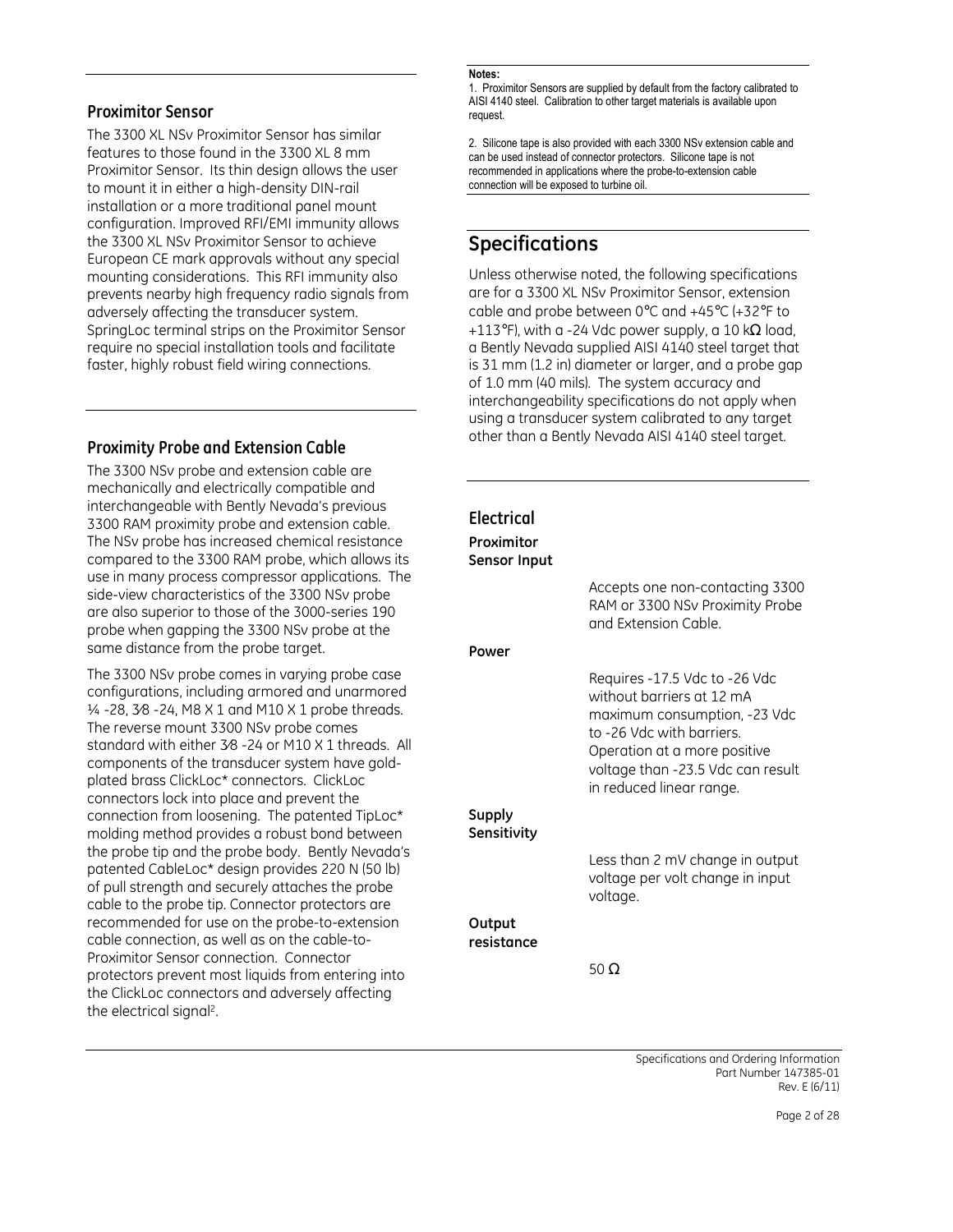#### **Probe dc resistance:**

| Probe Length (m) | <b>Resistance from the Center</b><br><b>Conductor to the Outer</b><br>Conductor (R <sub>PROBE</sub> ) (ohms) |
|------------------|--------------------------------------------------------------------------------------------------------------|
| 0.5              | $4.0 \pm 0.5$                                                                                                |
| 1. $\Omega$      | $4.2 \pm 0.5$                                                                                                |
| 5.0              | $5.3 \pm 0.7$                                                                                                |
| 7.0              | $5.9 \pm 0.9$                                                                                                |

**Extension cable dc resistance:** 

> Center conductor: 0.220Ω/m (0.067 Ω/ft)

Shield: 0.066  $\Omega/m$  (0.020  $\Omega/\text{ft}$ )

**Extension cable capacitance:** 

69.9 pF/m (21.3 pF/ft) typical

#### **Field wiring:**

**Linear Range:** 

**Recommended Gap Setting:** 

0.2 to 1.5 mm2 (16 to 24 AWG) [0.25 to 0.75 mm<sup>2</sup> (18 to 23 AWG) with ferrules]. Recommend using threeconductor shielded triad cable. Maximum length of 305 metres (1,000 feet) between the 3300 XL NSv Proximitor Sensor and the monitor. See the frequency response graphs Figure 16 and Figure 17 for signal rolloff at high frequencies when using longer field wiring lengths.

### **System performance over ambient temperature range (0**°**C to 45**°**C):**

*Incremental Scale Factor (ISF)* 

> 7.87 V/mm (200 mV/mil) +12.5%/- 20% including interchangeability error when measured in increments of 0.25 mm (10 mils) over the 1.5 mm (60 mil) linear range.

#### *Deviation from best fit straight line (DSL)*

Less than  $\pm 0.06$  mm ( $\pm 2.3$  mils).

**Frequency Response:** 

> 0 to 10 kHz: +0, -3 dB typical, with up to 305 metres (1000 feet) of field wiring.

#### **Target Size (flat target):**

Minimum: 8.9 mm (0.35 in) diameter

Recommended minimum: 13 mm (0.5 in) diameter

Axial position measurements on shaft diameters smaller than 13mm (0.5 in) will generally result in a change in scale factor. Reducing the gap between the probe and target will help limit the change in scale factor. See Figure 12 for additional information.

# **Shaft Diameter**

1.5 mm (60 mils). Linear range begins at approximately 0.25 mm (10 mils) from target and is from 0.25 to 1.75 mm (10 to 70 mils) (approximately -1 to -13 Vdc). 1.0 mm (40 mils) Minimum (standard X-Y probe configuration): 30 mm (1.2 in) Minimum (X-Y proximity probes offset axially by 23 mm (0.9 in)): 20 mm (0.8 in) Measurements on shaft diameters smaller than 30 mm (1.2 in) usually require close spacing of radial vibration or axial position transducers. This creates

> Specifications and Ordering Information Part Number 147385-01 Rev. E (6/11)

the potential for their

Page 3 of 28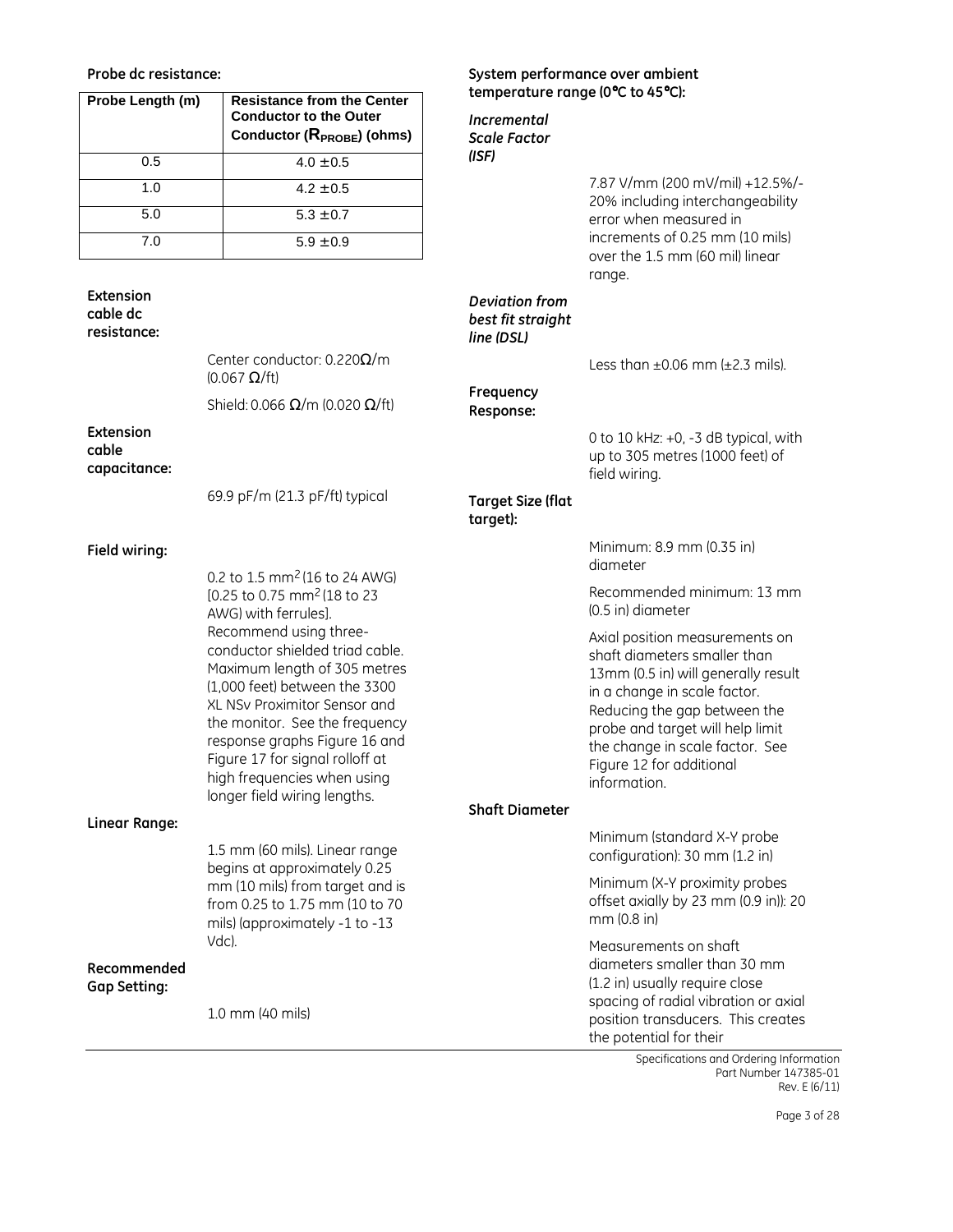electromagnetic emitted fields to interact with one another (cross-talk), resulting in erroneous readings. To prevent cross-talk, maintain minimum separation of transducer tips of at least 25 mm (1.0 in) for axial position measurements or 23 mm (0.9 in) for radial vibration measurements (see Figure 14 and Figure 15 for additional information.) Radial vibration or radial position measurements on shaft diameters smaller than 20 mm (0.8 in) will generally result in greater than a 10% change in Average Scale Factor (ASF). See Figure 13 for additional information.

#### **Counterbore**

Minimum: 9.5 mm (0.375 in)

Recommended minimum: 13 mm (0.5 in)

Counterbores smaller than 13 mm (0.5 in) generally result in a change in scale factor at far gaps. Reducing the gap between the probe and the target will allow the transducer system to maintain its Average Scale Factor (ASF) over a reduced linear range. See Figure 9 for additional information.

#### **Effects of 60 Hz Magnetic Fields Up to 300 Gauss (5 metre system):**

Output voltage in mil pp/gauss:

| Gap                               | <b>Proximitor</b><br><b>Sensor</b> | Probe | <b>Ext. Cable</b> |
|-----------------------------------|------------------------------------|-------|-------------------|
| $0.25$ mm<br>$(10 \text{ miles})$ | 0.006                              | 0.001 | 0.001             |
| 1.0 mm $(40)$<br>mils)            | 0.007                              | 0.002 | 0.001             |
| $1.75$ mm<br>$(70 \text{ miles})$ | 0.008                              | 0.002 | 0.003             |

#### **Electrical Classification:**

Complies with the European CE mark.

# **Compliance and Certifications**  *EMC*

#### **Standards:**

EN 61000-6-2 Immunity for Industrial Environments

EN 61000-6-4 Emissions for Industrial Environments

#### **European Community Directives:**

EMC Directive 2004/108/EC

#### **Hazardous Area Approvals**

Multiple approvals for hazardous areas certified by Canadian Standards Association in North America and by BASEEFA in Europe.

#### **North America:**

#### *Probes and Proximitor Sensor*

Ex ia IIC: Class I, Zone 0: Class 1, Groups A, B, C, D; Class II, Groups E, F, G, Class III, when installed with intrinsically safe zener barriers per drawing 141092 or when installed with galvanic isolators.

#### *Probes and Proximitor Sensor*

Ex nA IIC; Class I, Zone 2: Class I, Div 2, Groups A, B, C, D, when installed without barriers per drawing 140979.

T<sub>5</sub> @ T<sub>a</sub> = -35°C to +85°C.

### **Europe:**

#### *Probes*

II 1 G EEx ia IIC T1. . .T5

#### *Probes*

II 3 G EEx nA II T1...T5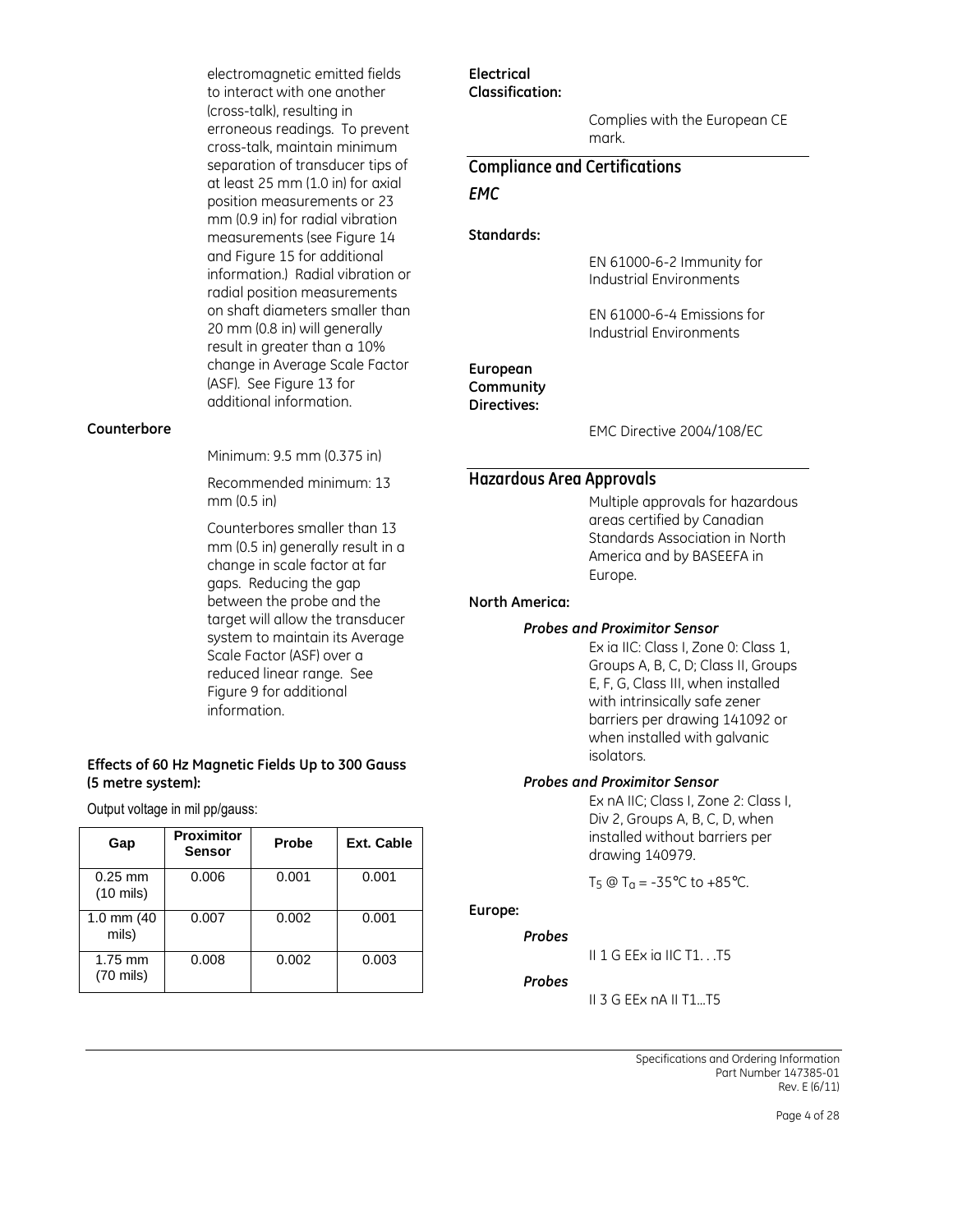| <b>Proximitor Sensor</b> |               |                                                                                                             |                                       | 75 $\Omega$ coaxial, fluoroethylene         |  |
|--------------------------|---------------|-------------------------------------------------------------------------------------------------------------|---------------------------------------|---------------------------------------------|--|
|                          |               | II 1 G EEx ia IIC T5, when<br>installed with intrinsically safe<br>zener barriers or galvanic<br>isolators, | Proximitor<br><b>Sensor Material:</b> | propylene (FEP) insulated.<br>A380 aluminum |  |
|                          |               | T5 @ Ta= $-35^{\circ}$ C to $+85^{\circ}$ C.                                                                | System Length:                        |                                             |  |
| IECEx:                   |               | $II$ 3 G Ex nA II T4/T5.                                                                                    |                                       | 5 or 7 metres including extension<br>cable  |  |
|                          | <b>Probes</b> |                                                                                                             |                                       |                                             |  |
|                          |               | Ex ia IIC TIT5                                                                                              |                                       |                                             |  |
|                          |               | Ex nA II TIT5                                                                                               | <b>Extension Cable</b>                |                                             |  |
| <b>Proximitor Sensor</b> |               | Armor<br>(optional):                                                                                        |                                       |                                             |  |
|                          |               | Ex ia IIC T4/T5                                                                                             |                                       | Flexible AISI 302 SST with/without          |  |
|                          |               | Ex $nA \parallel T4/T5$                                                                                     |                                       | FEP outer jacket.                           |  |

**Tensile Strength (maximum rated):** 

#### **Brazil:**

**Material:** 

*Probes* 

BR-Ex ia IIC T1..T5

#### *Proximitor Sensor*

BR-Ex ia IIC T4/T5

the following website:

For further certification and approvals information please visit http://www.ge-energy.com/prod\_serv/products/oc/en/bently\_nevada.htm N (50 lb) probe case to stainless steel armor. **Connector material:**  Gold-plated brass **Recommended** 

| Mechanical<br>Probe Tip<br>Material: |                                                                           | case hole and<br>tap size for 1/4-<br>28 case |                   |
|--------------------------------------|---------------------------------------------------------------------------|-----------------------------------------------|-------------------|
|                                      | Polyphenylene sulfide (PPS).                                              | Drill Size                                    |                   |
| <b>Probe Case</b>                    |                                                                           |                                               | $0.213$ in        |
| Material:                            |                                                                           | Hole Size                                     |                   |
|                                      | AISI 304 stainless steel (SST).                                           |                                               | 0.218 to 0.222 in |
| <b>Probe Cable</b>                   |                                                                           | Hole Depth                                    |                   |
| <b>Specifications:</b>               |                                                                           |                                               | 0.376 to 0.750 in |
|                                      | 75 $\Omega$ coaxial, fluoroethylene<br>propylene (FEP) insulated probe    | <b>Tap Drill Size</b>                         |                   |
|                                      | cable in the following total<br>probe lengths: 0.5, 1, 5, or 7<br>metres. |                                               | #3                |
| Extension<br>Cable                   |                                                                           |                                               |                   |

#### Specifications and Ordering Information Part Number 147385-01 Rev. E (6/11)

220 N (50 lb) probe case to probe lead. 220 N (50 lb) at probe lead to extension cable connectors. 220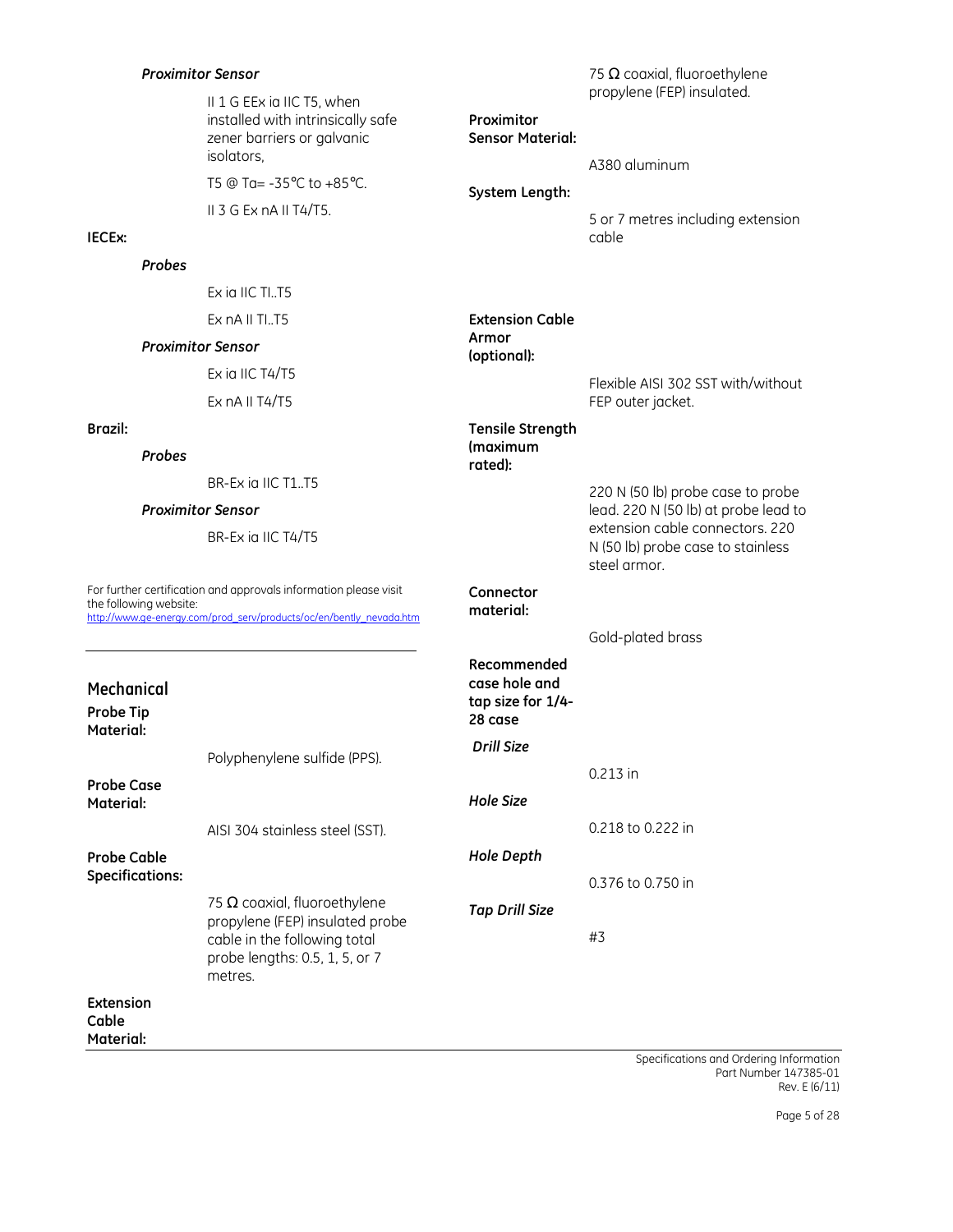| Recommended                                                |                                                    |             | torque:                                       | Rated                                      |                                    |
|------------------------------------------------------------|----------------------------------------------------|-------------|-----------------------------------------------|--------------------------------------------|------------------------------------|
| case hole and<br>tap size for                              |                                                    |             | 1⁄4 -28 or M8x1                               | 7.3 Nom                                    | 5.1 Nom                            |
| M8x1 case                                                  |                                                    |             | probe cases                                   | $(65$ in•lb)                               | $(45$ in•lb)                       |
| <b>Drill Size</b>                                          |                                                    |             | 3/8-24 or                                     | 33.9 Nom                                   | 11.3 Nom                           |
|                                                            | 7.4mm                                              |             | M <sub>10x1</sub> probe<br>cases              | $(300 \text{ in} \bullet \text{lb})$       | $(100$ in•lb)                      |
| <b>Hole Size</b>                                           |                                                    |             | $3/8-24$ or                                   | 22.6 Nom                                   | 7.5 N•m                            |
| <b>Hole Depth</b>                                          | 7.511 to 7.622 mm                                  |             | M10x1 probe<br>cases - first<br>three threads | (200 in•lb)                                | $(66$ in•lb)                       |
|                                                            |                                                    |             | Reverse mount                                 | 22.6 Nom                                   | $7.5$ N $\bullet$ m                |
|                                                            | 12 to 24 mm                                        |             | probes                                        | $(200 \text{ in} \bullet \text{lb})$       | $(66$ in•lb)                       |
| <b>Tap Drill Size</b>                                      |                                                    |             |                                               |                                            |                                    |
|                                                            | L                                                  |             |                                               |                                            |                                    |
| Recommended<br>case hole and                               |                                                    |             | Recommended                                   |                                            |                                    |
| tap size for<br>3/8-24 case                                |                                                    |             | torque:                                       | Finger tight                               |                                    |
| <b>Drill Size</b>                                          |                                                    |             | Maximum torque:                               |                                            | $0.56 N \cdot m$ (5 in $\cdot$ lb) |
|                                                            | 0.332 in                                           |             |                                               |                                            |                                    |
| <b>Hole Size</b>                                           |                                                    |             | Minimum Bend                                  |                                            |                                    |
|                                                            | 0.338 to 0.343 in                                  |             | Radius (with or without                       |                                            |                                    |
| <b>Hole Depth</b>                                          |                                                    |             | sst armor):                                   | 25.4 mm (1.0 in)                           |                                    |
|                                                            |                                                    |             |                                               |                                            |                                    |
|                                                            | 0.562 to 0.xxx1.125 in<br>System Weight (typical): |             |                                               |                                            |                                    |
| <b>Tap Drill Size</b>                                      | Probe:                                             |             | Approximately 14 to 150 g (0.5 to 5.3         |                                            |                                    |
|                                                            | Q                                                  |             | oz)                                           |                                            |                                    |
| Recommended<br>case hole and<br>tap size for<br>M10x1 case |                                                    |             |                                               | <b>Extension Cable:</b> 45 g/m (0.5 oz/ft) |                                    |
| <b>Drill Size</b>                                          |                                                    |             | <b>Armored Extension</b>                      |                                            |                                    |
|                                                            | 9.4mm                                              |             | Cable:                                        | 64 g/m (0.7 oz/ft)                         |                                    |
| <b>Hole Size</b>                                           |                                                    |             |                                               |                                            |                                    |
|                                                            | 9.541 to 9.662 mm                                  |             | Proximitor                                    |                                            |                                    |
| <b>Hole Depth</b>                                          |                                                    |             | Sensor:                                       | 255 g (9 oz)                               |                                    |
|                                                            | 15 to 30 mm                                        |             |                                               |                                            |                                    |
| <b>Tap Drill Size</b>                                      |                                                    |             |                                               |                                            |                                    |
|                                                            | U                                                  |             |                                               |                                            |                                    |
|                                                            |                                                    |             | <b>Environmental Limits</b>                   |                                            |                                    |
| <b>Connector-to-connector torque</b>                       |                                                    |             | <b>Probe Temperature Range</b>                |                                            |                                    |
| Probe case                                                 | <b>Maximum</b>                                     | Recommended | <b>Operating</b>                              |                                            |                                    |
|                                                            |                                                    |             | Temperature:                                  | -34°C to +177°C (-30°F to +351°F)          |                                    |

Specifications and Ordering Information Part Number 147385-01 Rev. E (6/11)

Page 6 of 28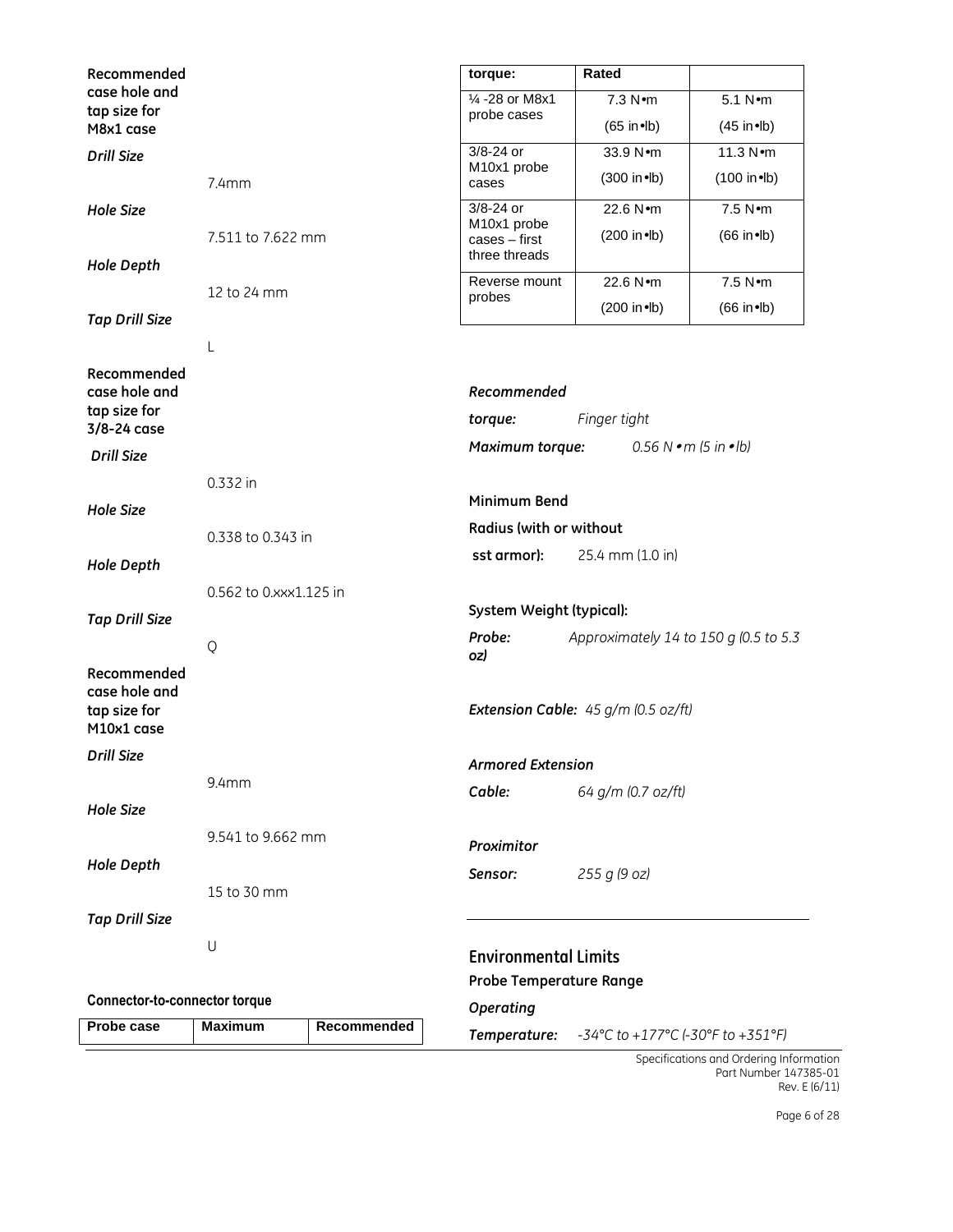#### *Storage*

### *Temperature: -51°C to +177°C (-60°F to +351°F)*

*Temperature: -51°C to +177°C (-60°F to +351°F)* 

*Temperature: -35°C to +85°C (-31°F to +185°F)* 

**Extension Cable Temperature Range** 

**Proximitor Sensor Temperature Range** 

*Operating and Storage* 

*Operating* 

solutions with high or low pH values may erode the tip assembly of the probe causing media leakage into surrounding areas. Bently Nevada Inc. will not be held responsible for any damages resulting from leaking 3300 NSv Proximity Probes. In addition, 3300 NSv Proximity Probes will not be replaced under the service plan due to probe leakage.

**Note:** Exposing the probe to temperatures below -34°C (-30°F) for a sustained period of time may cause premature failure of the pressure seal.

# **Patents:**

5,016,343 5,126,664 5,351,388 5,685,884

Components or procedures described in these patents apply to this product.

# **Ordering Information**

| <b>Storage</b><br>Temperature: | $-51^{\circ}$ C to $+105^{\circ}$ C (-60°F to +221°F)                                                                                                                                                                                                                                                                                                                                                                                                                                                                                         | 3300 NSv Proximity Probes<br>330901 3300 NSv Probe, 1/4-28 UNF thread, without<br>armor                                                                                                                                                                                                                                                                                                                                                                                                                                                                                                   |
|--------------------------------|-----------------------------------------------------------------------------------------------------------------------------------------------------------------------------------------------------------------------------------------------------------------------------------------------------------------------------------------------------------------------------------------------------------------------------------------------------------------------------------------------------------------------------------------------|-------------------------------------------------------------------------------------------------------------------------------------------------------------------------------------------------------------------------------------------------------------------------------------------------------------------------------------------------------------------------------------------------------------------------------------------------------------------------------------------------------------------------------------------------------------------------------------------|
| Relative<br>Humidity:          | 100% condensing, non-<br>submersible when connectors<br>are protected. Tested to IEC 68-<br>2-3 damp heat.                                                                                                                                                                                                                                                                                                                                                                                                                                    | 330902 3300 NSv Probe, 1/4-28 UNF thread, with armor<br>3300 NSv Probe, 3/8-24 UNF thread, without<br>330908<br>armor<br>3300 NSv Probe, 3/8-24 UNF thread, with armor<br>330909<br>Part Number-AXX-BXX-CXX-DXX-EXX<br><b>Option Descriptions</b>                                                                                                                                                                                                                                                                                                                                         |
| Probe<br>Pressure:             | 3300 NSv probes are designed<br>to seal differential pressure<br>between the probe tip and case.<br>The probe sealing material<br>consists of a Viton® O-ring.<br>Probes are not pressure tested<br>prior to shipment. Contact our<br>custom design department if<br>you require a test of the<br>pressure seal for your<br>application<br>Note: It is the responsibility of the customer or<br>user to ensure that all liquids and gases are<br>contained and safely controlled should leakage<br>occur from a proximity probe. In addition, | Unthreaded Length Option<br>А:<br>Note: Unthreaded length must be at least 0.7<br>inch less than the case length.<br>Order in increments of 0.1 in<br>Length configurations:<br>Maximum unthreaded length: 9.2 in<br>Minimum unthreaded length: 0.0 in<br><b>Example:</b> $0$ 4 = 0.4 in<br>Overall Case Length Option<br>B:<br>Order in increments of 0.1 in<br>Threaded length configurations:<br>Maximum case length: 9.9 in<br>Minimum case length: 0.8 in<br><b>Example:</b> $24 = 2.4$ in<br><b>Total Length Option</b><br>C:<br>0.5 metre (20 in)<br>05<br>1.0 metre (39 in)<br>10 |

Specifications and Ordering Information Part Number 147385-01 Rev. E (6/11)

Page 7 of 28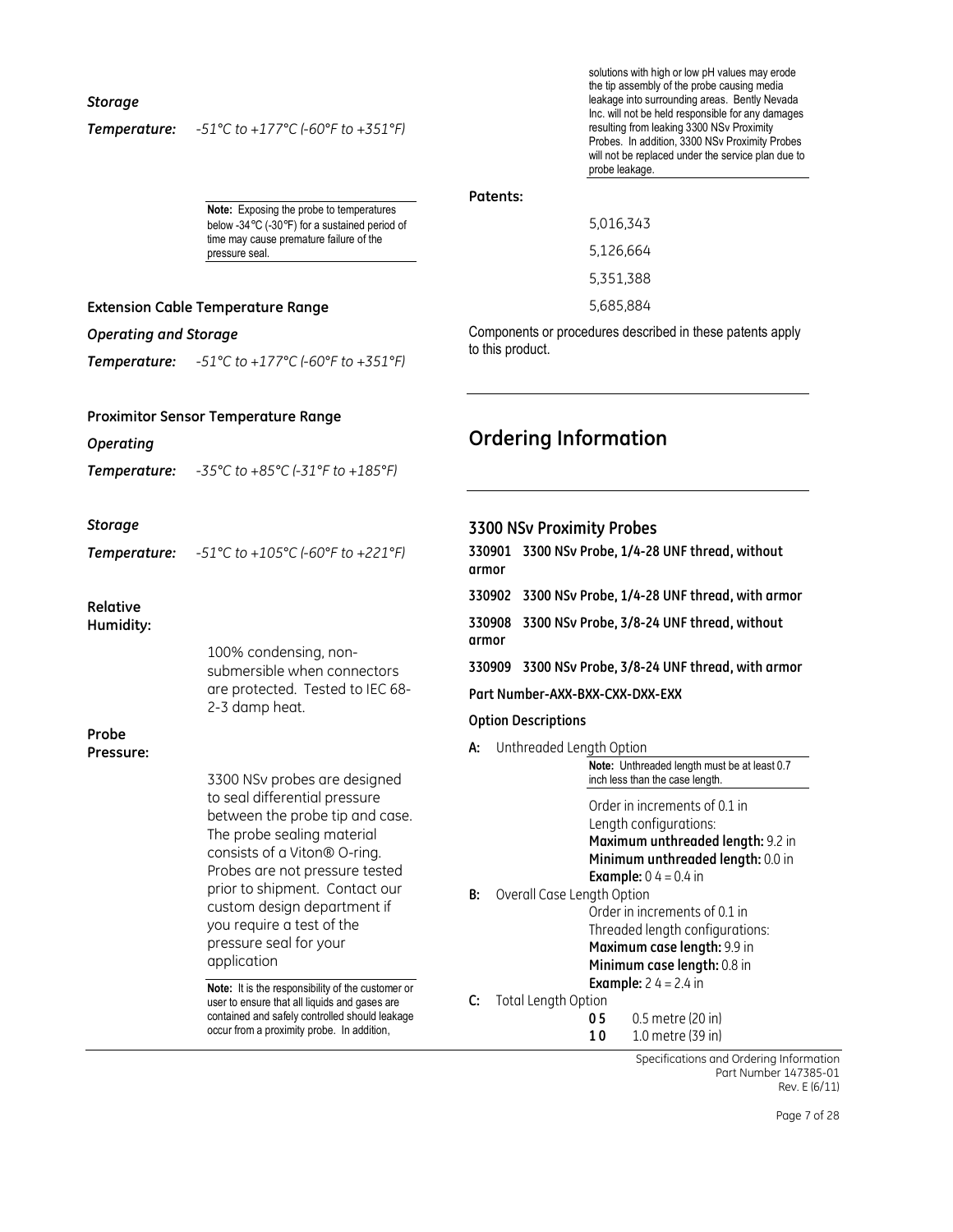- **5 0** 5.0 metres (16.4 feet)
- **7 0** 7.0 metres (23.0 feet)
- **D:** Connector and Cable-Type Option
	- **0 1** Miniature coaxial ClickLoc connector with connector protector, standard cable
	- **0 2** Miniature coaxial ClickLoc connector, standard cable
	- 11 Miniature coaxial ClickLoc connector with connector protector, FluidLoc cable
	- **1 2** Miniature coaxial ClickLoc connector, FluidLoc cable

#### **E:** Agency Approval Option

- **0 0** Not required
- **0 5** Multiple Approvals

# **3300 NSv Proximity Probes, Metric**

- **330903 3300 NSv Probe, M8 x 1 thread, without armor**
- **330904 3300 NSv Probe, M8 x 1 thread, with armor**
- **330905 3300 NSv Probe, M10 x 1 thread, without armor**
- **330910 3300 NSv Probe, M10 x 1 thread, with armor**
- **Part Number-AXX-BXX-CXX-DXX-EXX**

#### **Option Descriptions**

**A:** Unthreaded Length Option

**Note:** Unthreaded length must be at least 20 mm less than the case length.

Order in increments of 10 mm. **Length configuration: Maximum unthreaded length:** 230 mm

**Minimum unthreaded length:** 0 mm **Example:** 0 6 = 60 mm

**B:** Overall Case Length Option

Order in increments of 10 mm. **Metric thread configurations: Maximum length:** 250 mm **Minimum length:** 20 mm **Example:** 0 6 = 60 mm

- **C:** Total Length Option
	- **0 5** 0.5 metre (20 in)
	- **1 0** 1.0 metre (39 in)
	- **5 0** 5.0 metres (16.4 feet)
	- **7 0** 7.0 metres (23.0 feet)
- **D:** Connector and Cable-Type Option
- **01** Miniature coaxial ClickLoc connector with connector protector, standard cable
- **0 2** Miniature coaxial ClickLoc connector, standard cable
- 11 Miniature coaxial ClickLoc connector with connector protector, FluidLoc cable **1 2** Miniature coaxial ClickLoc
- connector, FluidLoc cable
- **E:** Agency Approval Option
	- **0 0** Not required
	- **0 5** Multiple Approvals

# **3300 NSv Reverse Mount Probe**

**330906-02-12- CXX-DXX-EXX, 3/8-24 UNF threads** 

**330907-05-30- CXX-DXX-EXX, M10 x 1 threads** 

#### **Option Descriptions**

- **C:** Total Length Option
	- **0 5** 0.5 metre (20 in)
	- **1 0** 1.0 metre (39 in)
	- **5 0** 5.0 metres (16.4 feet)
	- **7 0** 7.0 metres (23.0 feet)
- **D:** Connector Option
	- **0 2** Miniature coaxial ClickLoc
	- connector, standard cable
	- **1 2** Miniature coaxial ClickLoc
		- connector, FluidLoc cable
- **E:** Agency Approval Option
	- **00** Not required<br>**05** Multiple Appr
		- **0 5** Multiple Approvals

**Note:** For a shorter delivery time, order commonly stocked probes. Currently, stocked probes consist of the following part numbers: 330901-00-24-05-02-00, 330901-00-90-05-02- 00, 330902-00-50-05-02-00, 330902-00-95-05- 02-00, 330903-00-02-10-02-00, 330903-00-03- 10-02-00, 330906-02-12-05-02-00.

# **3300 XL NSv Proximitor Sensor 330980-AXX-BXX**

#### **Option Descriptions**

- **A:** Total Length and Mounting Option
	- **5 0** 5.0 metre (16.4 feet) system length, panel mount
	- **5 1** 5.0 metre (16.4 feet) system length, DIN mount

Specifications and Ordering Information Part Number 147385-01 Rev. E (6/11)

Page 8 of 28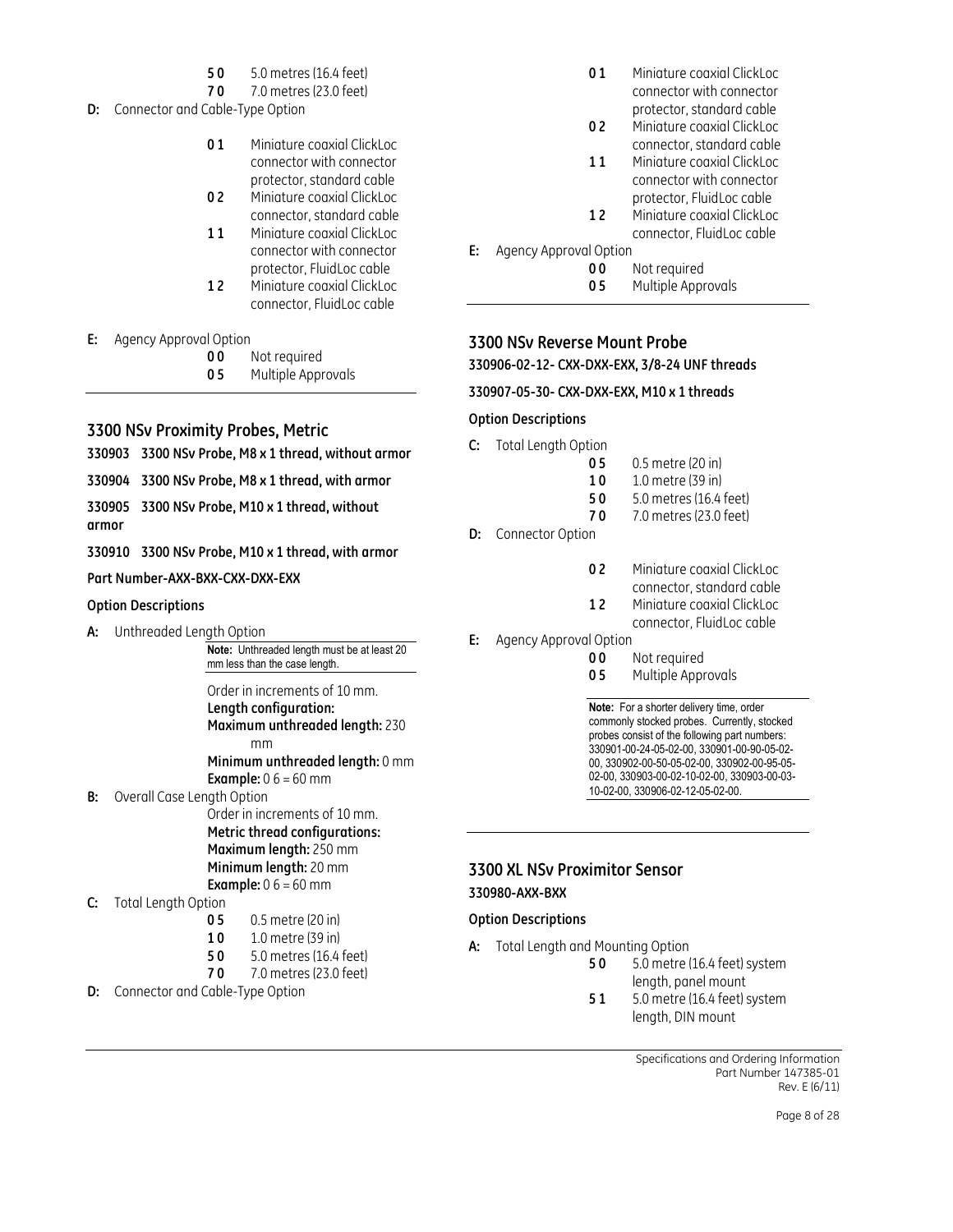- **5 2** 5.0 metre (16.4 feet) system length, no mounting hardware<sup>1</sup>
- **7 0** 7.0 metres (23.0 feet) system length, panel mount
- **7 1** 7.0 metres (23.0 feet) system length, DIN mount
- **7 2** 7.0 metres (23.0 feet) system length, no mounting hardware<sup>1</sup>
- **B:** Agency Approval Option
	- **0 0** Not required
		- **0 5** Multiple approvals

# **3300 NSv Extension Cable**

**330930-AXXX-BXX-CXX** 

**Note:** Make sure that the extension cable length and the probe length, when added together, equal the Proximitor® Sensor total length.

#### **Option Descriptions**

- **A:** Cable Length Option
	- **0 4 0** 4.0 metres (13.1 feet)
	- **0 4 5** 4.5 metres (14.8 feet)
	- **0 6 0** 6.0 metres (19.7 feet)
	- **0 6 5** 6.5 metres (21.3 feet)
- **B:** Connector and Cable Option
	- **0 0** Without stainless steel armor
	- **0 1** With stainless steel armor, with FEP jacket
	- **0 2** With stainless steel armor, without FEP jacket
	- **0 3** Without stainless steel armor, with connector protectors
	- **0 4** With stainless steel armor, with FEP jacket, with connector protectors
	- **0 5** With stainless steel armor, without FEP jacket, with connector protectors
	- **0 6** FluidLoc cable without stainless steel armor
	- **0 7** FluidLoc cable with stainless steel armor, with FEP jacket
	- **0 8** FluidLoc cable with stainless steel armor, without FEP jacket
- **0 9** FluidLoc without stainless steel armor, with connector protectors
- 10 FluidLoc cable with stainless steel armor, with FEP jacket, with connector protectors
- 11 FluidLoc cable with stainless steel armor, without FEP jacket, with connector protectors
- **C:** Agency Approval Option
	- **0 0** Not required
	- **0 5** Multiple Approvals

# **Accessories**

- *147357-01* **Manual**
- *02120015* **Bulk field wire**. 1.0 mm2 (18 AWG), 3 conductor, twisted, shielded cable with drain wire. Specify length in feet.
- *138492-01* **Replacement panel-mount mounting pad**
- *138493-01* **Replacement DIN-mount mounting pad**
- *01609137* **BNC (F) to banana plugs**
- *01609138* **Proximitor Connector Test Pin wiring** (two test pins to a BNC (F) connector)
- *40971-04* **50** Ω **cable with two BNC (M) connectors**. Use this cable in combination with adapter 01609137 and adapter 01609138 when checking performance of the transducer system from the Proximitor Sensor test pin holes.
- *04310310* **3300 XL Proximitor Sensor Panelmount Screws.** Package includes one 6-32 UNC thread forming mounting screw (Supplied standard with 3300 XL Proximitor Housings [3300 XL option] ).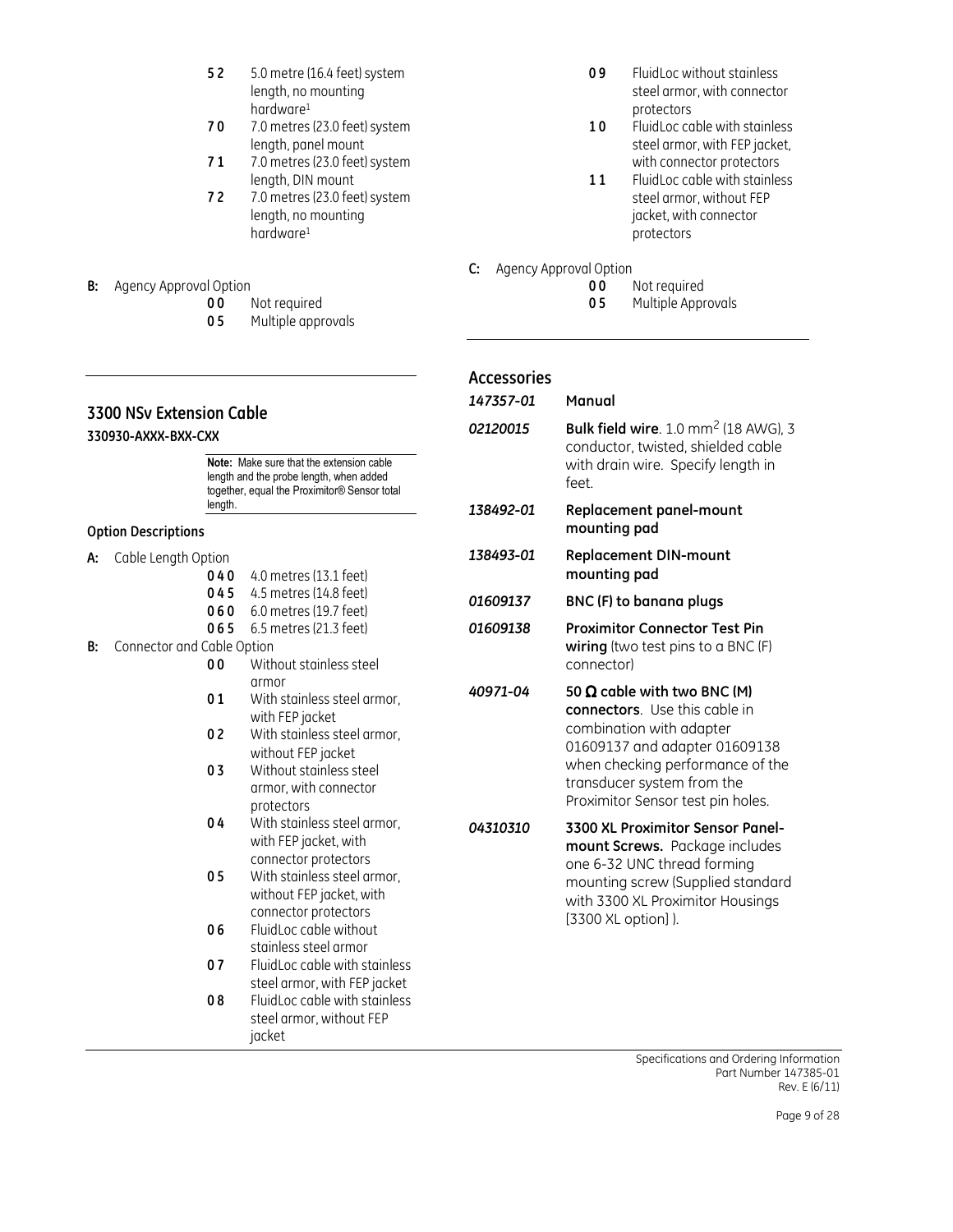*03200006* **Silicone self-fusing tape.** A 9.1 metre (10 yard) roll of silicone tape to protect connectors. It is easy to install and provides excellent electrical isolation and protection from the environment. It is not recommended for use inside the casing of the machine.

*40113-03* **Connector Protector Kit.** Connector Protector Kit for 3300 NSv probes and extension cables, including connector protectors and installation tools.

*136536-01* **Connector Protector Adapter.**  Connector Protector Adapter. Allows connector protector installation tools manufactured prior to 1998 to be used with 75  $\Omega$ ClickLoc connectors.

- *40180-03* **Connector Protectors.** Package contains 10 pairs of connector protectors.
- *03800000* **Male Connector Protector.** Placed on the extension cable to connect to the female connector protector on the probe and provide environmental protection of connectors.
- *03800001* **Female Connector Protector.** Placed on the probe lead to connect to the male connector protector on the extension cable and provide environmental protection of connectors. Also placed on the extension cable to slide over the Proximitor Sensor connection and protect it from the environment.
- *330153-05* **3300 NSv Connector Kit.** Used on 3300 NSv probes and extension cables. Contains one set of male and female ClickLoc connectors, sleeves and one strip of silicone tape.
- *163356* **Connector Crimp Tool Kit.** Includes one set of 75  $\Omega$  ClickLoc inserts and connector installation instructions. Supplied with carrying case.

1. 330980 Proximitor Sensor A: options 52 and 72 come without a mounting pad and should be ordered only as spares. Each Proximitor Sensor needs a mounting pad to ensure that it is properly isolated from the housing ground.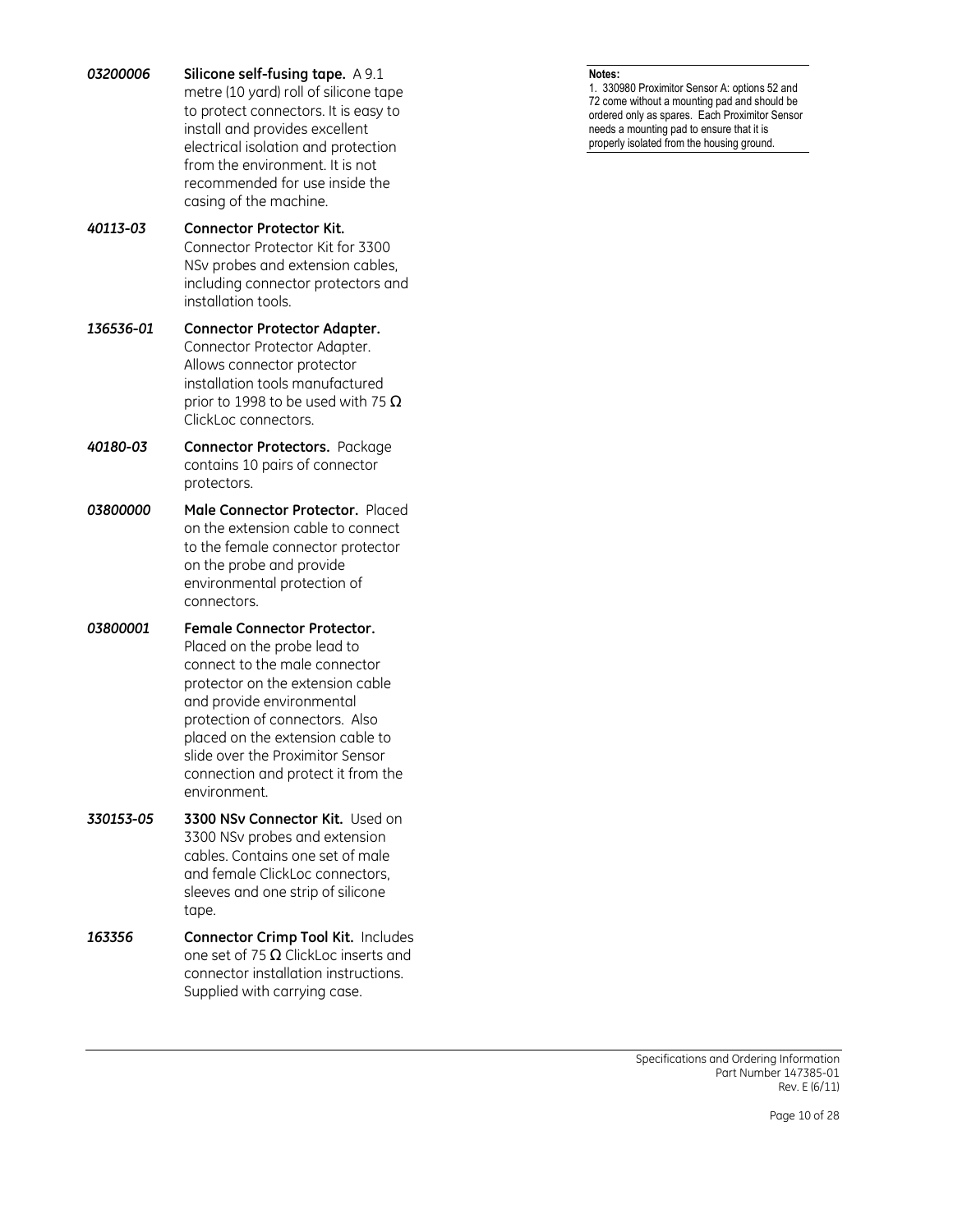# **Graphs and Dimensional Drawings**



**Figure 1 Typical 3300 XL NSv 5 m System over Ambient Temperature Range**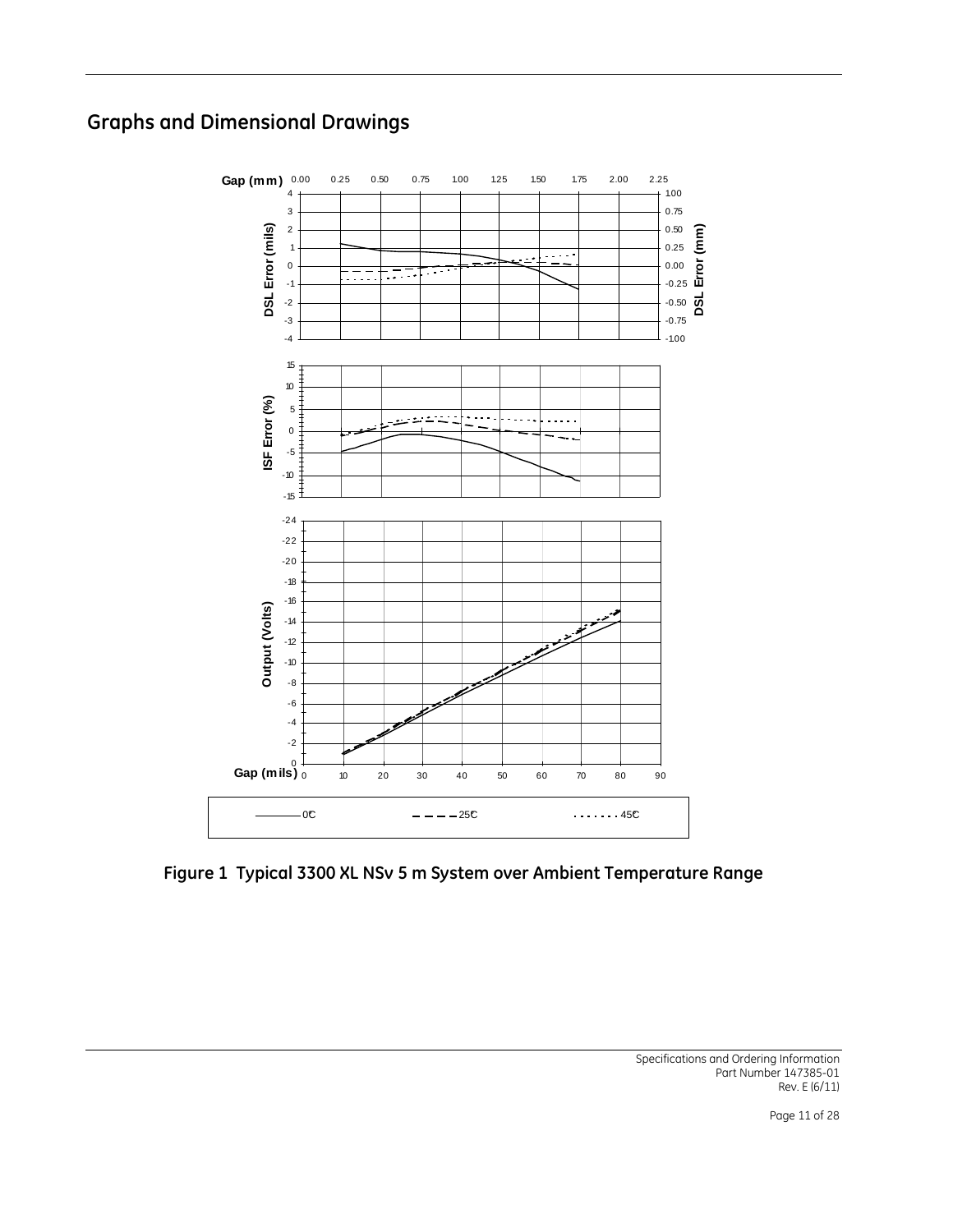

**Figure 2 Typical 3300 XL NSv 7 m System over Ambient Temperature Range**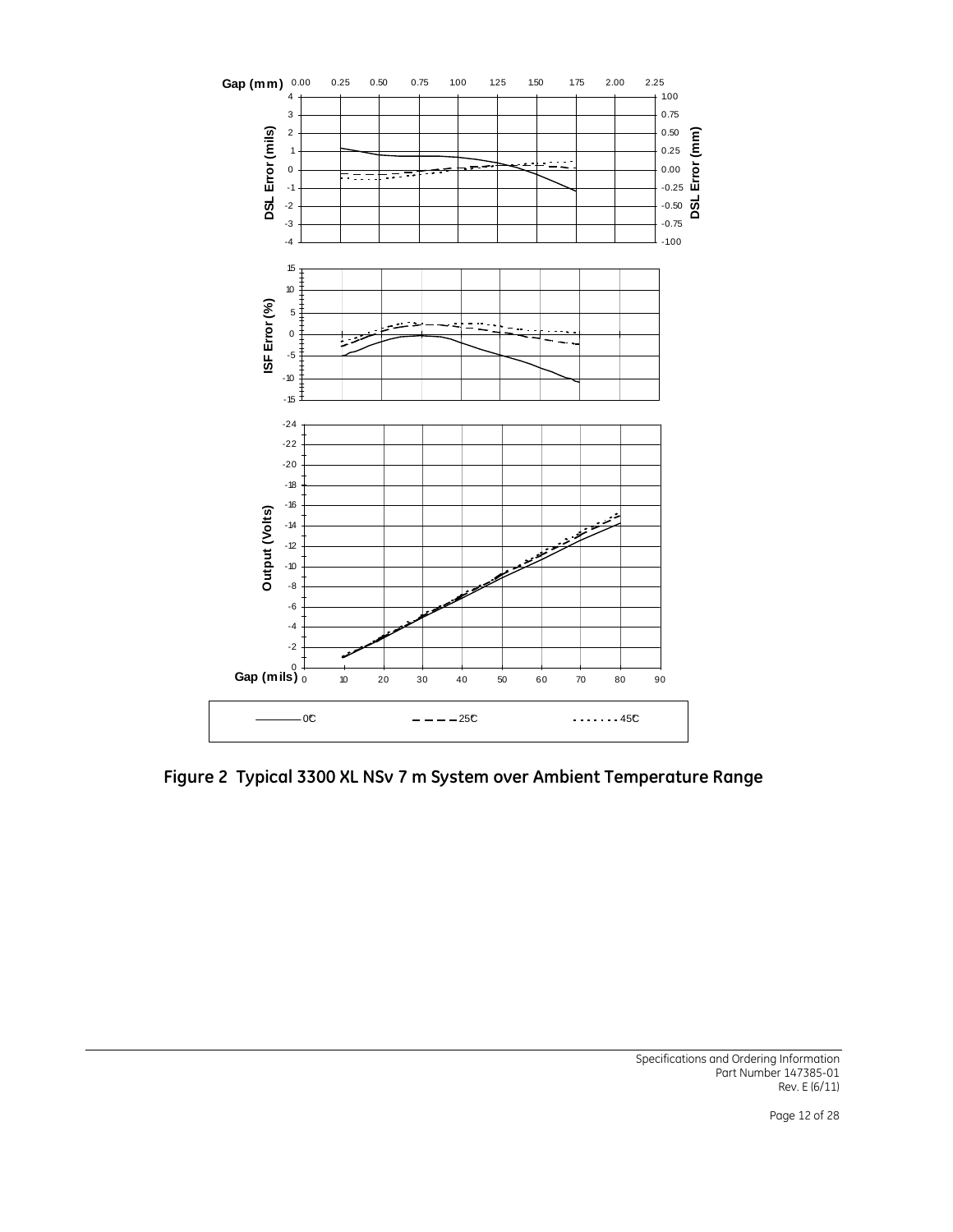

**Figure 3 Typical 3300 NSv Probe + 1m Cable @ Low Temperature (Proximitor Sensor + 4m of Extension Cable @ 25** °**C)**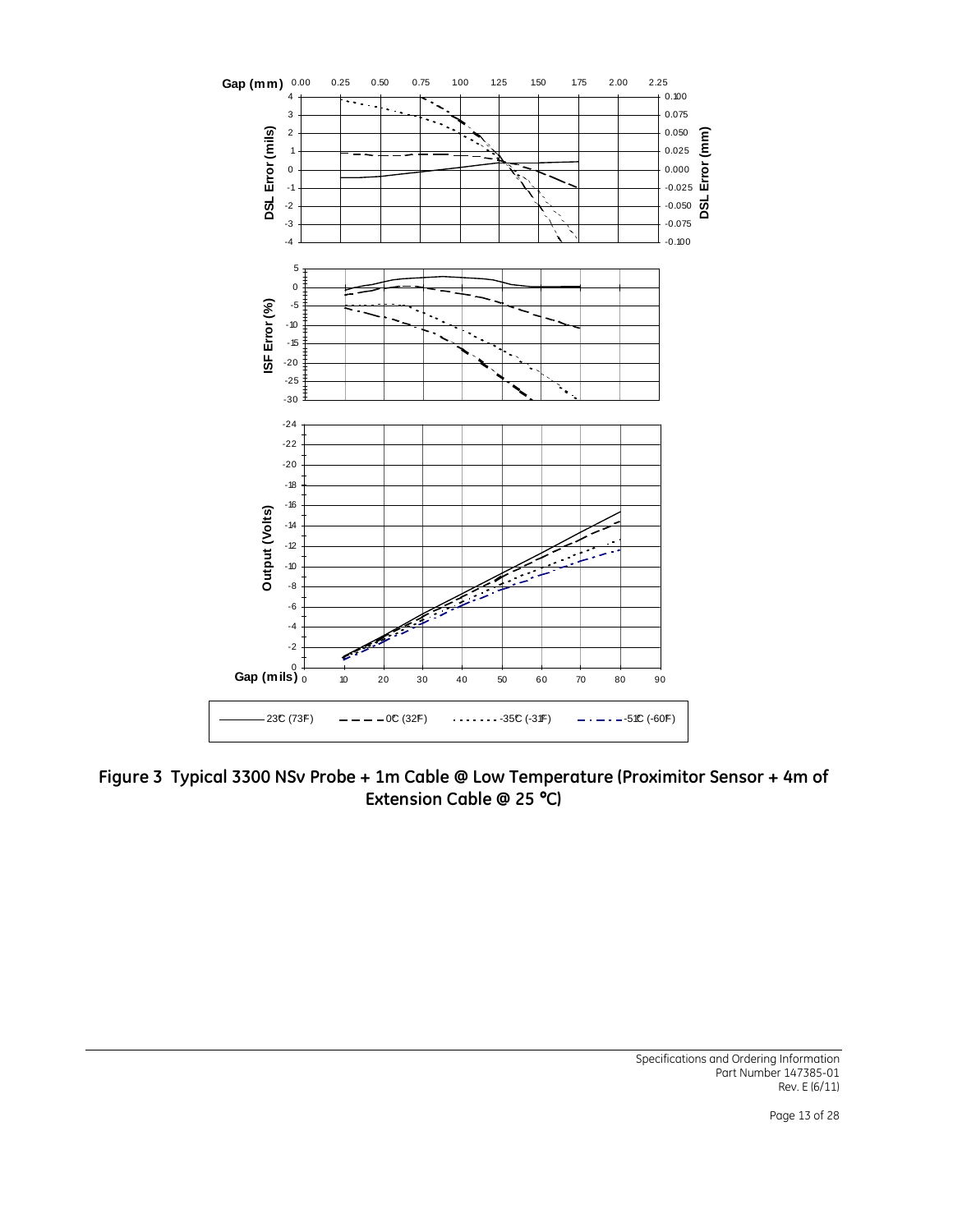

**Figure 4 Typical 3300 NSv Probe + 1m Cable @ High Temperature (Proximitor Sensor + 4m of Extension Cable @ 25** °**C)**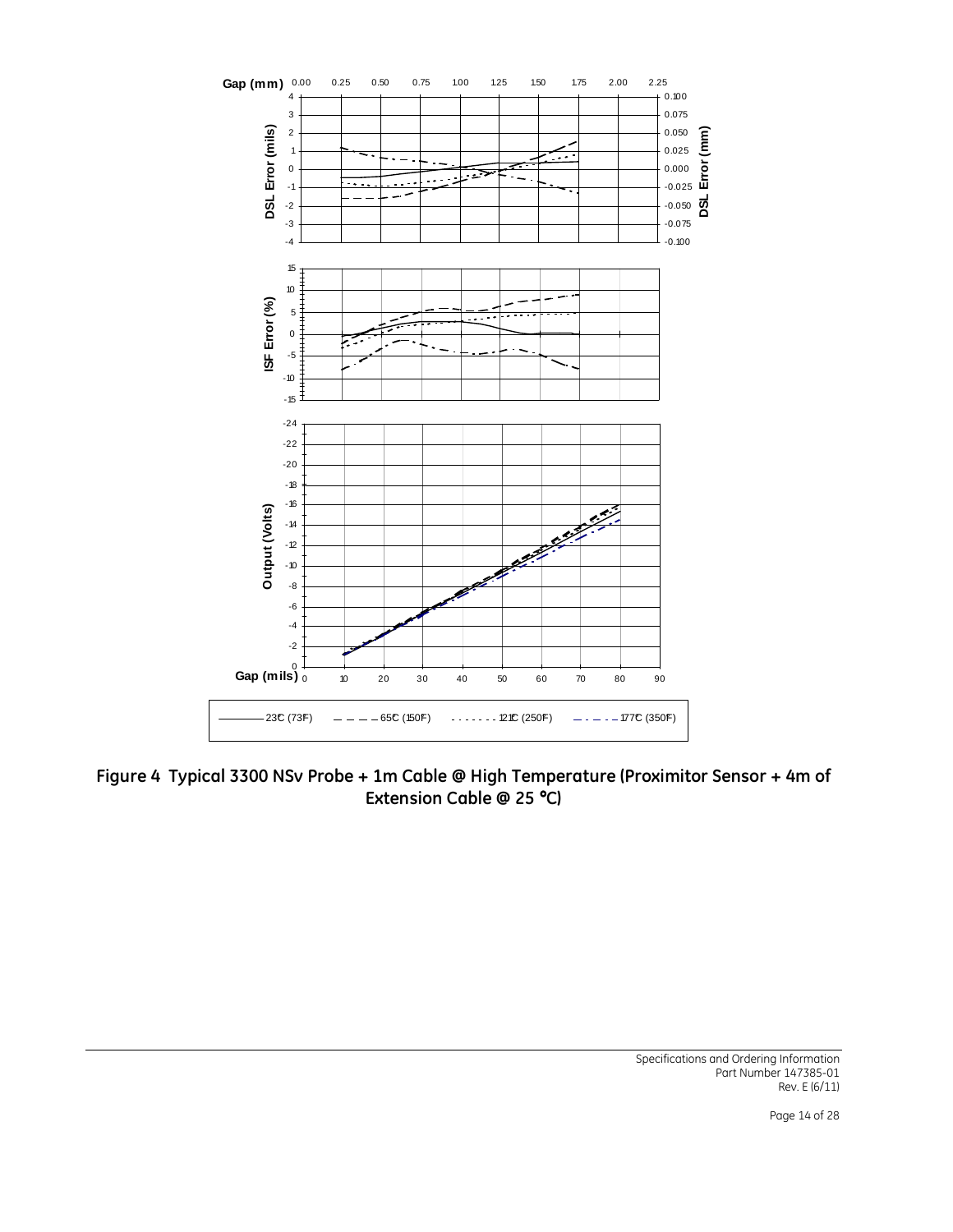

**Figure 5 Typical 3300 XL NSv 5 m Proximitor Sensor with 4 m of Extension Cable @ Low Temperature (Probe is at 25**°**C)**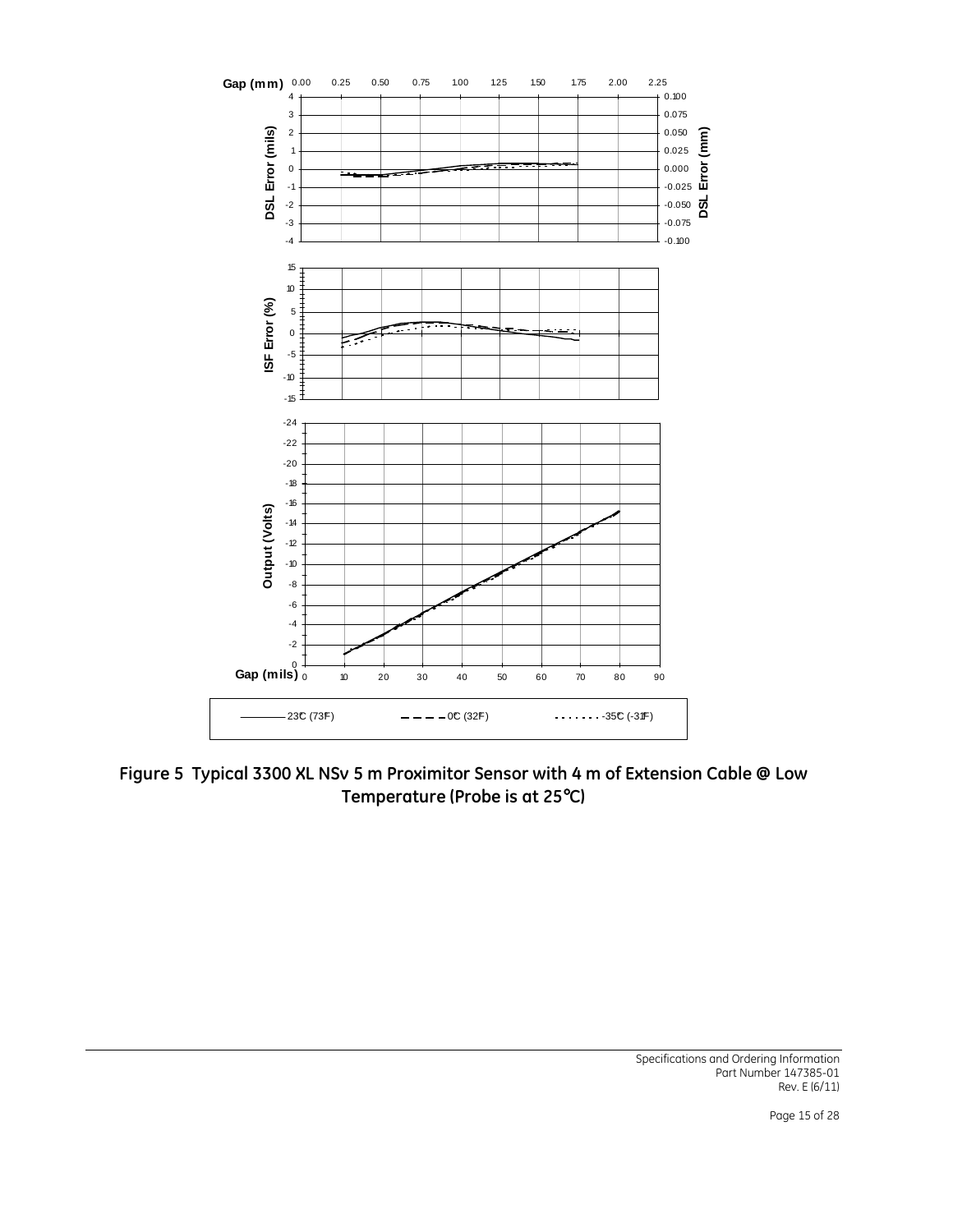

**Figure 6 Typical 3300 XL NSv 5 m Proximitor Sensor with 4 m Extension Cable @ High Temperature (Probe is at 25**°**C)**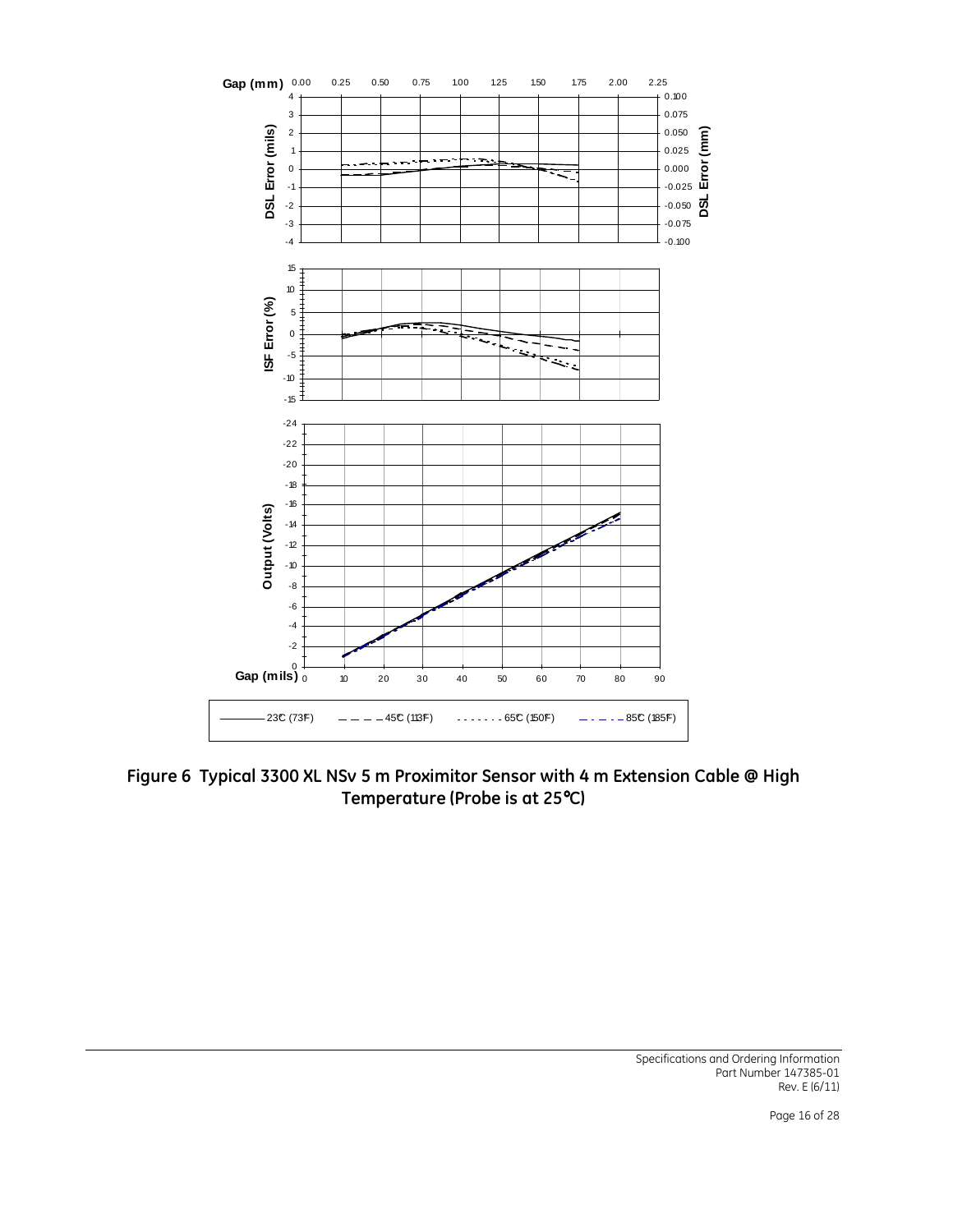![](_page_16_Figure_0.jpeg)

**Figure 7 Typical 3300 XL NSv 7 m Proximitor Sensor with 6 m of Extension Cable @ Low Temperature (Probe is at 25**°**C)**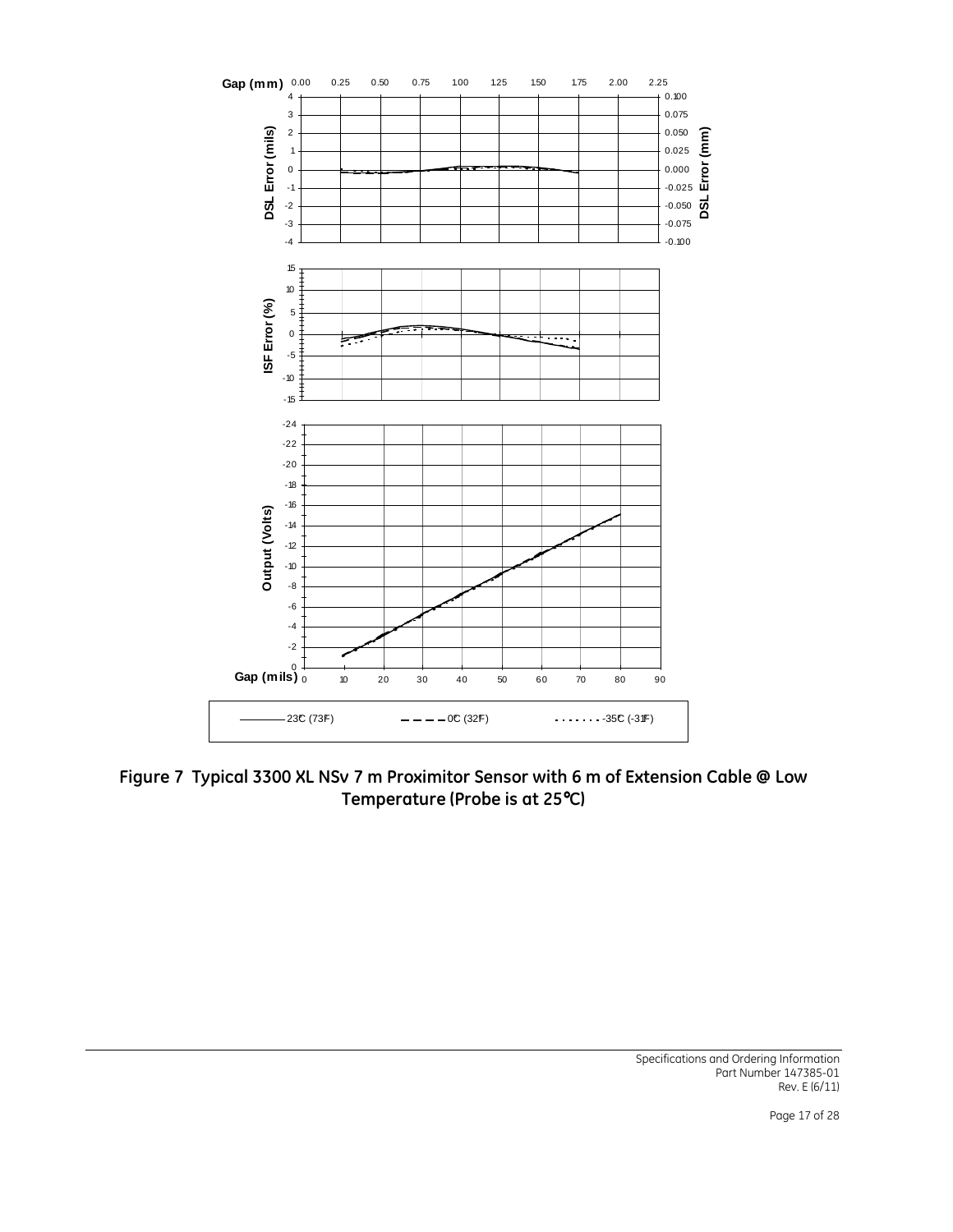![](_page_17_Figure_0.jpeg)

**Figure 8 Typical 3300 XL NSv 7 m Proximitor Sensor with 6 m of Extension Cable @ High Temperature (Probe is at 25**°**C)**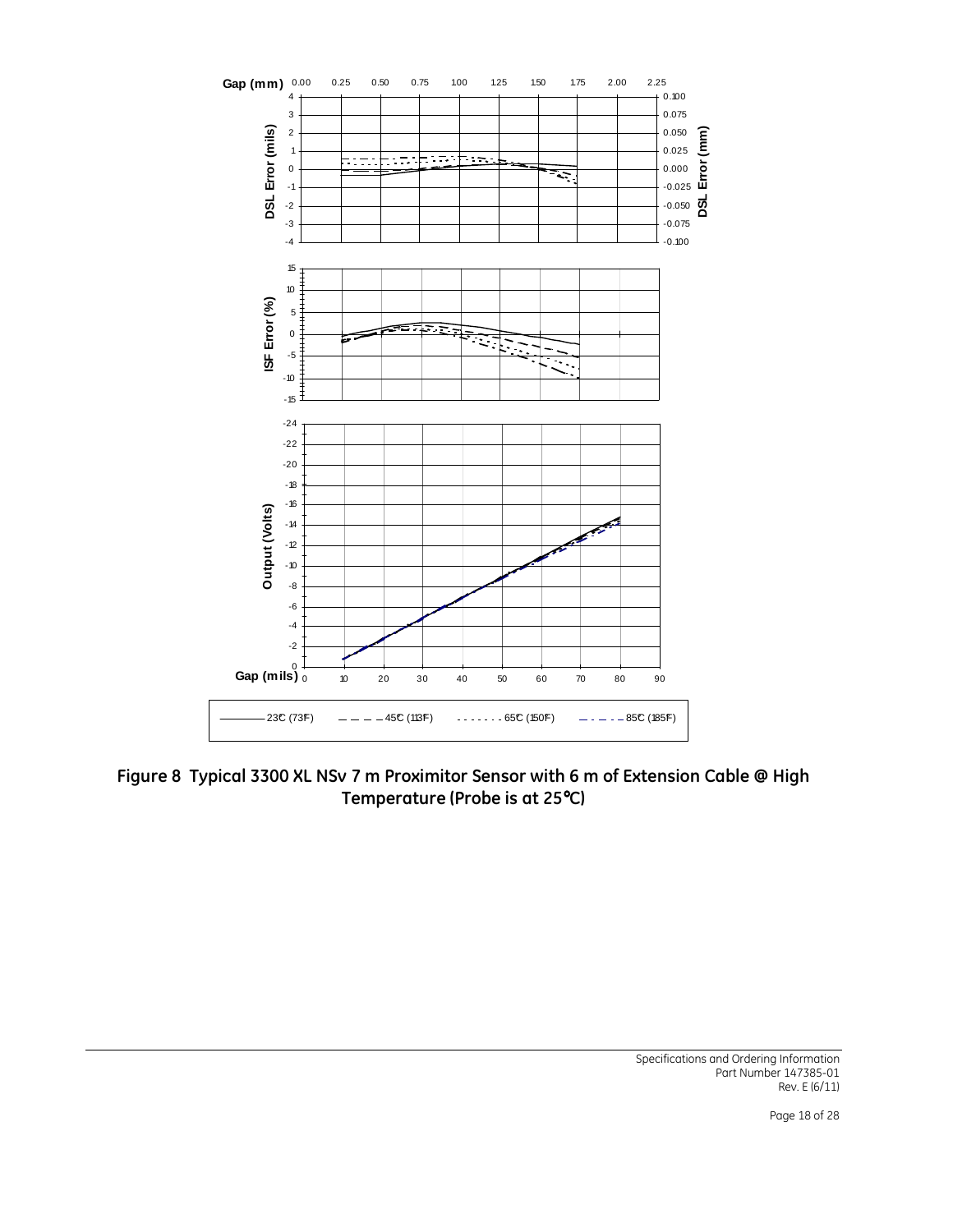![](_page_18_Figure_0.jpeg)

**Figure 9 Effect of Counterbore Side Clearance (4140 Material)**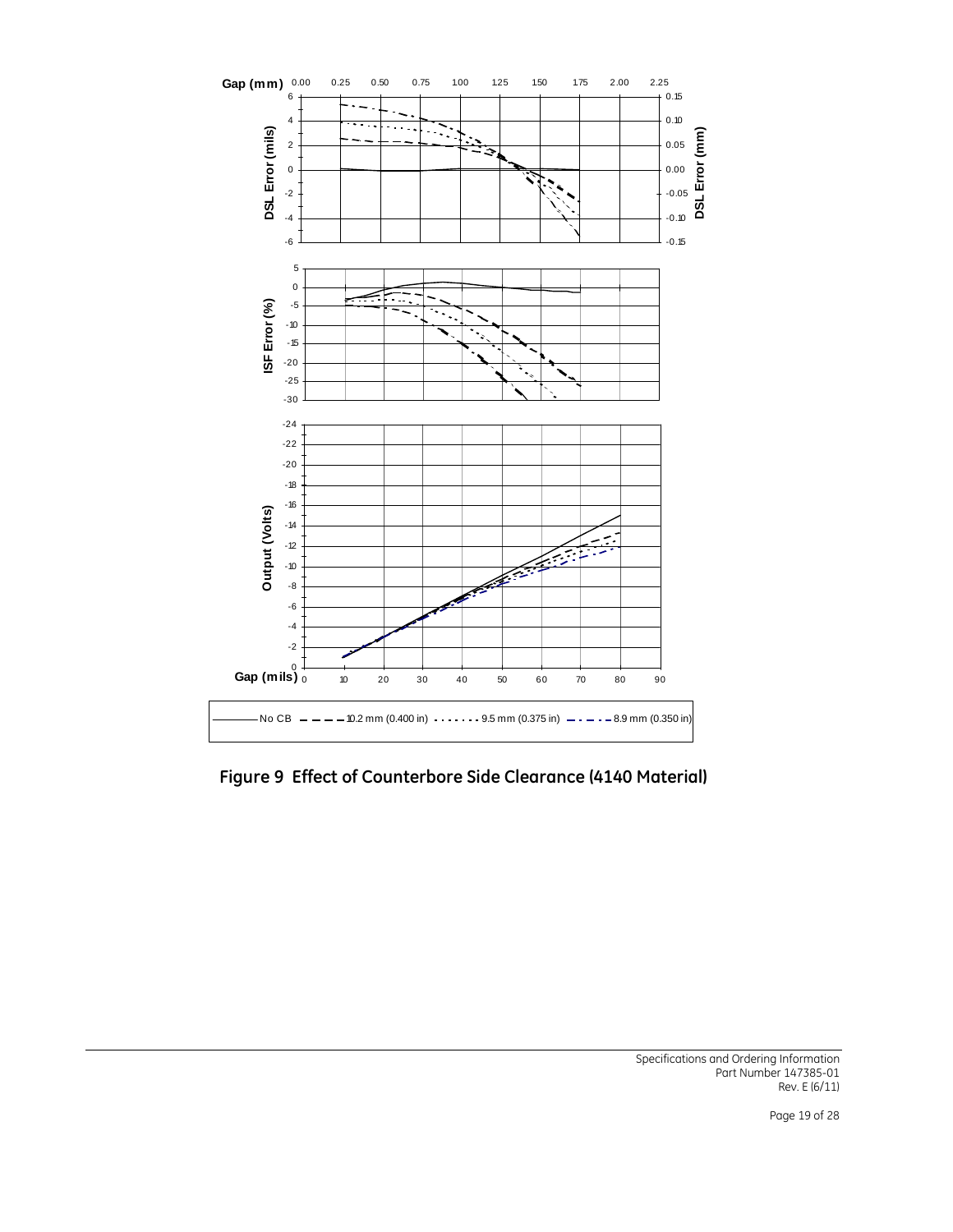![](_page_19_Figure_0.jpeg)

**Figure 10 Effect of Flat Surface Side Clearance (4140 Material)**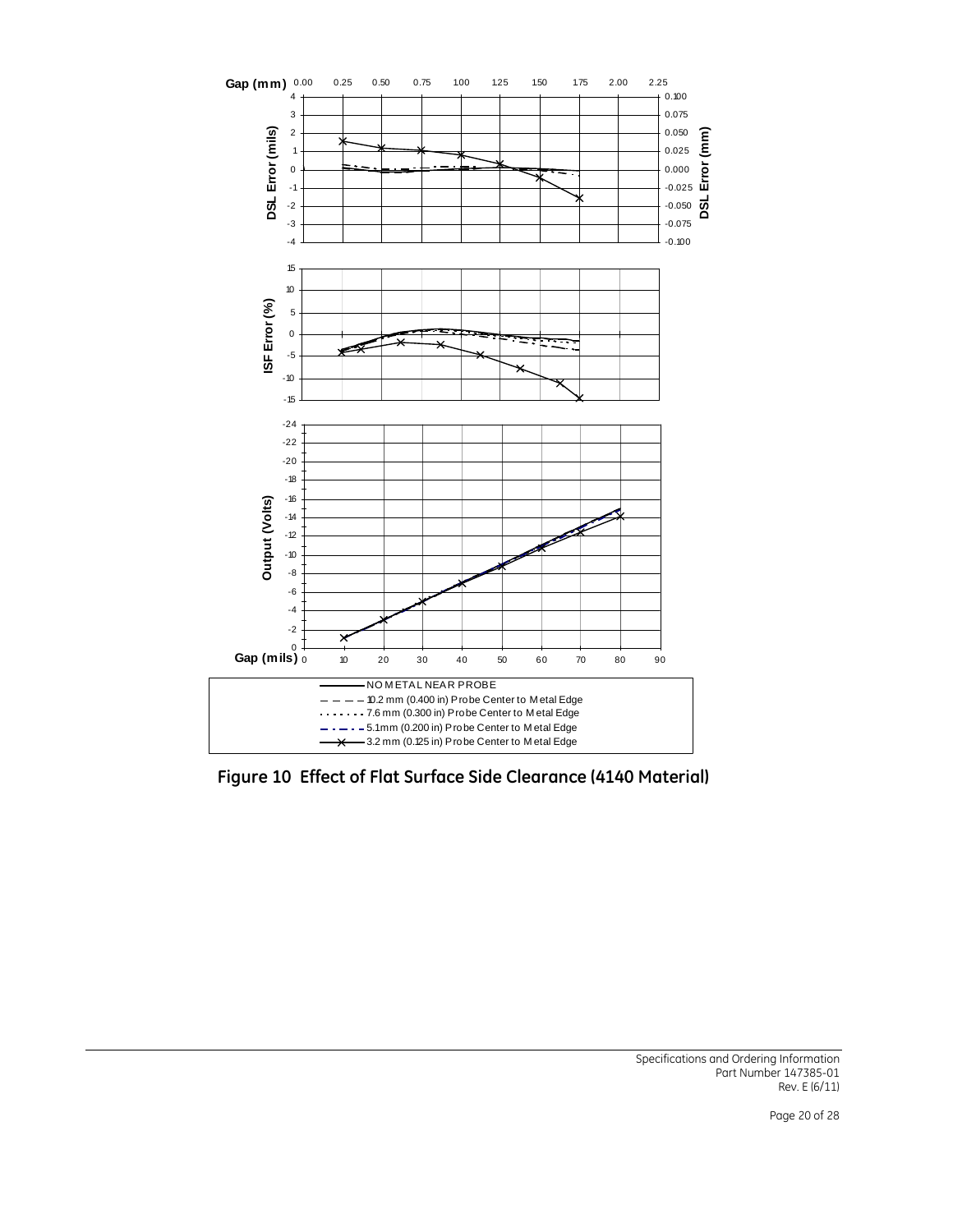![](_page_20_Figure_0.jpeg)

**Figure 11 Effect of Rear Surface Clearance (4140 Material)**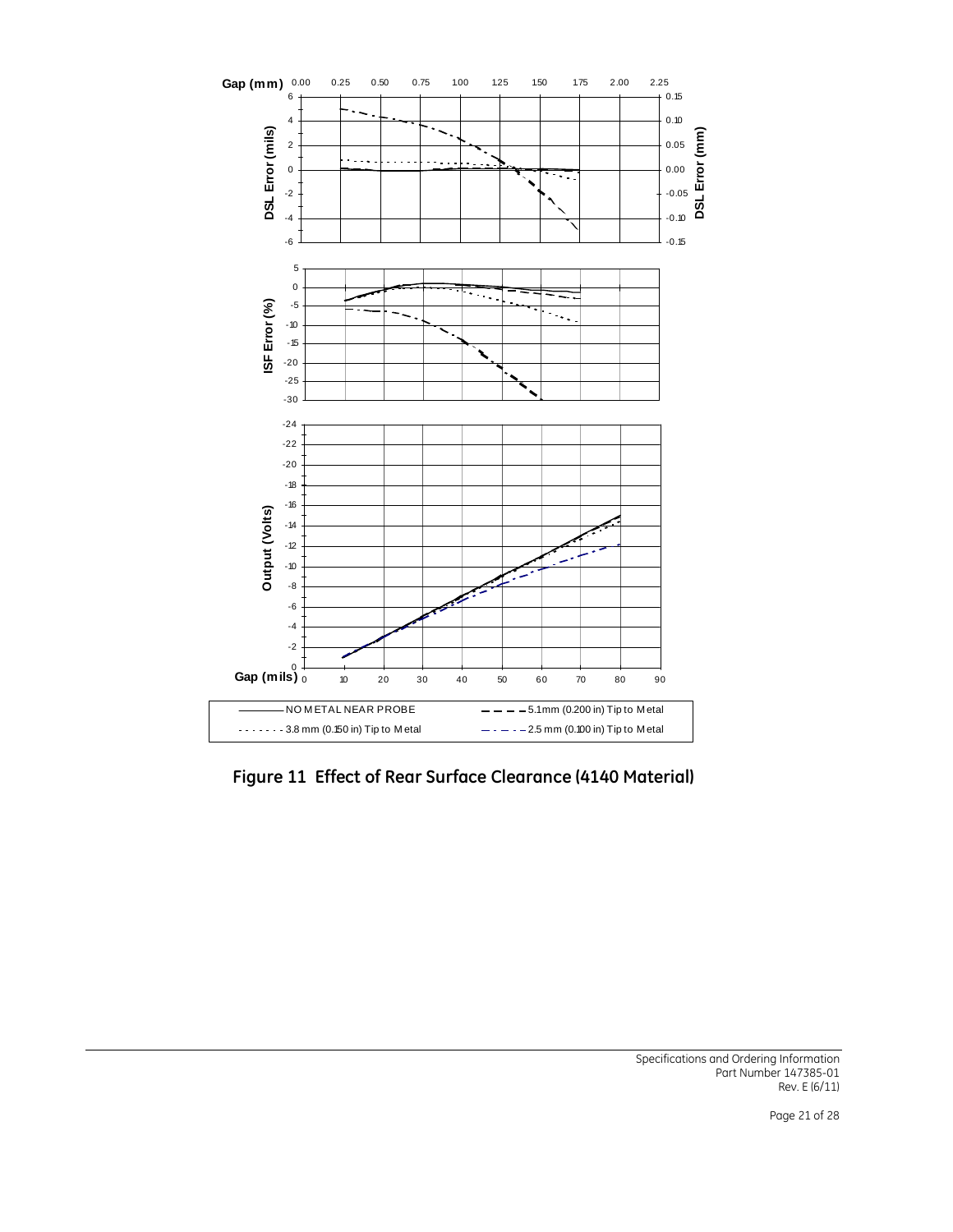![](_page_21_Figure_0.jpeg)

**Figure 12 Axial Sensitivity to Shaft Size** 

![](_page_21_Figure_2.jpeg)

![](_page_21_Figure_3.jpeg)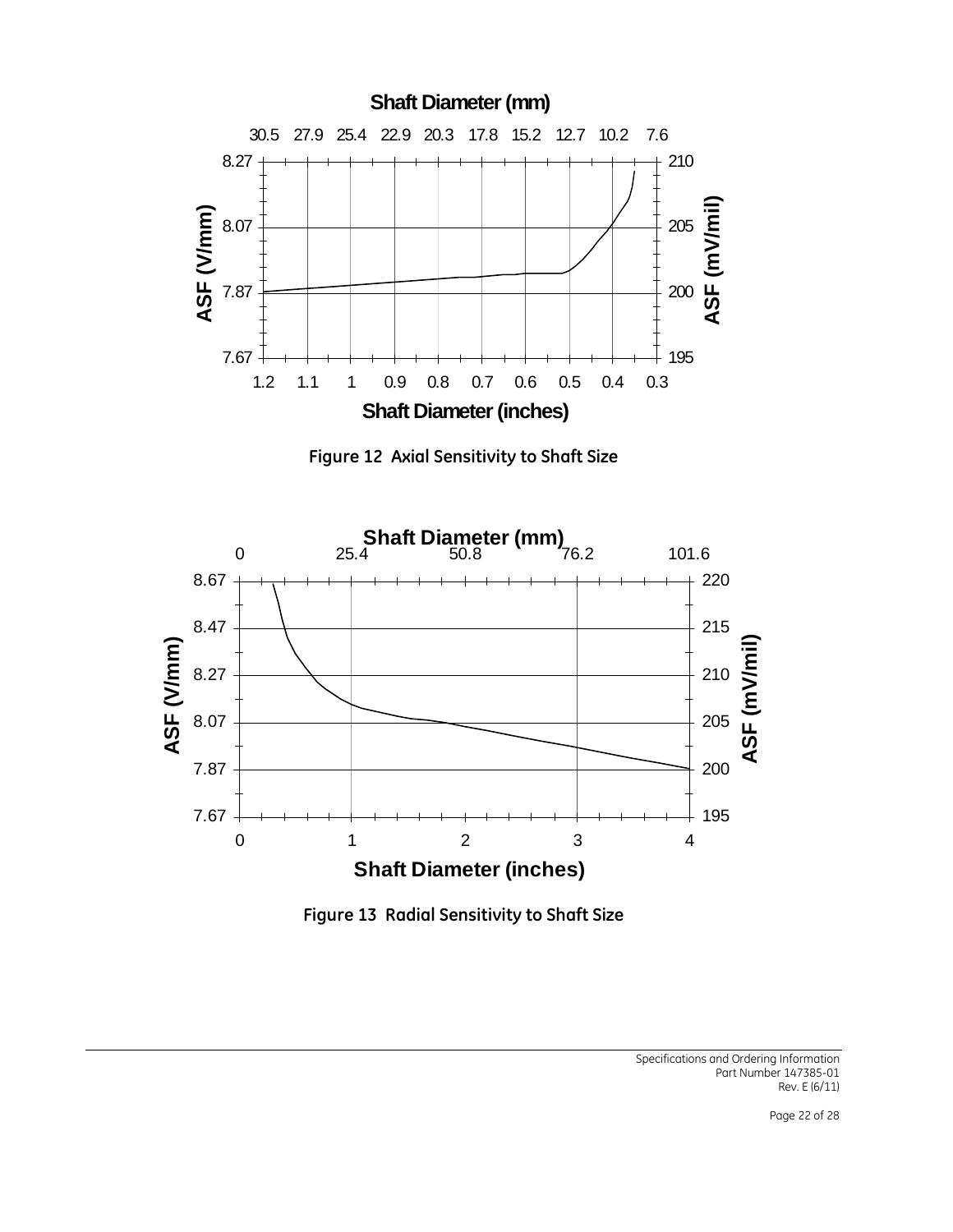![](_page_22_Figure_0.jpeg)

**Figure 14 Probe Cross-talk with Probes Mounted in Parallel** 

![](_page_22_Figure_2.jpeg)

**Figure 15 Probe Cross-talk with Probes Mounted in X-Y Configuration**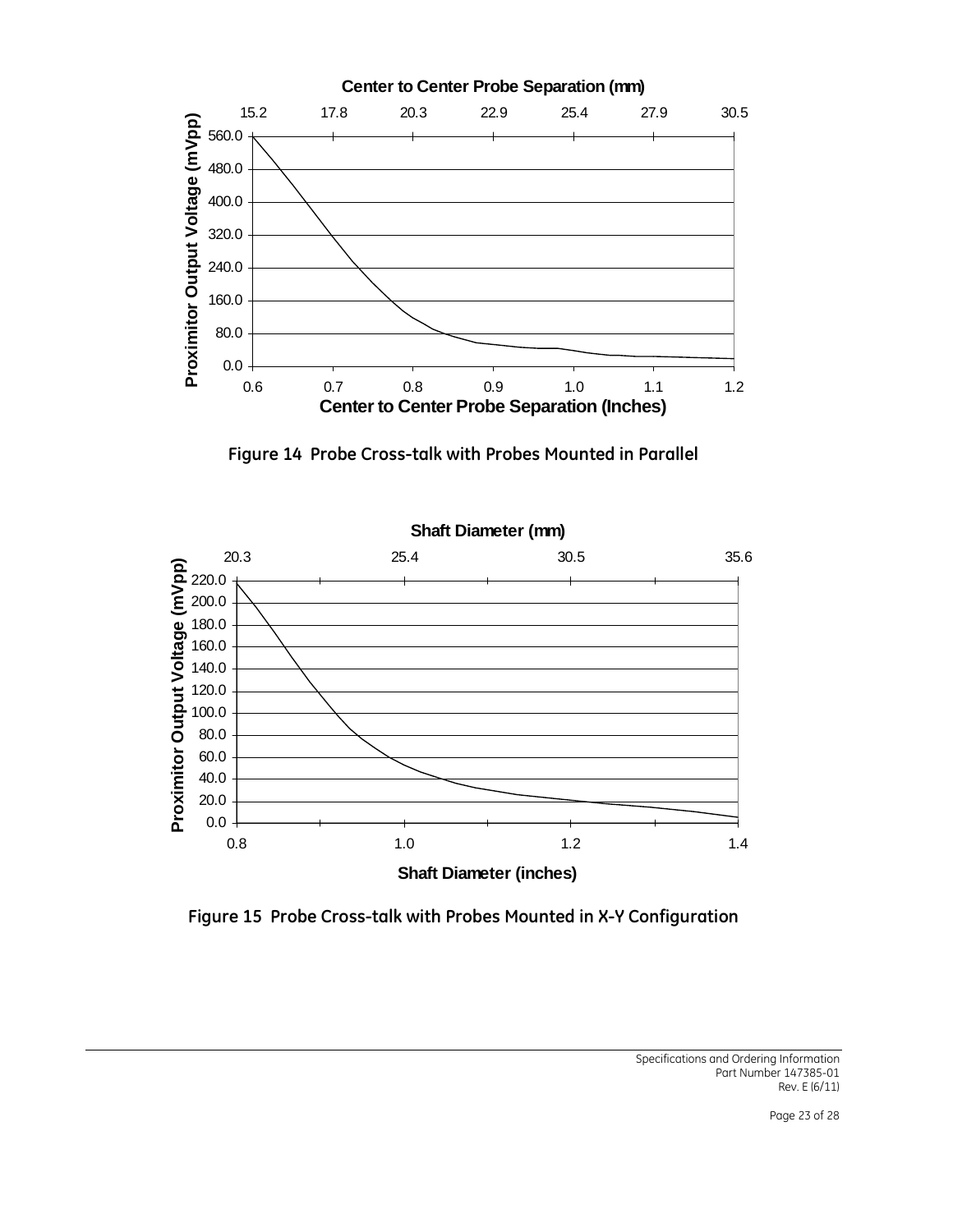![](_page_23_Figure_0.jpeg)

**Figure 16 Frequency Response, magnitude of typical 3300 XL NSv System with various lengths of field wiring, no barriers** 

![](_page_23_Figure_2.jpeg)

**Figure 17 Frequency Response, phase change of typical 3300 XL NSv System with various lengths of field wiring, no barriers**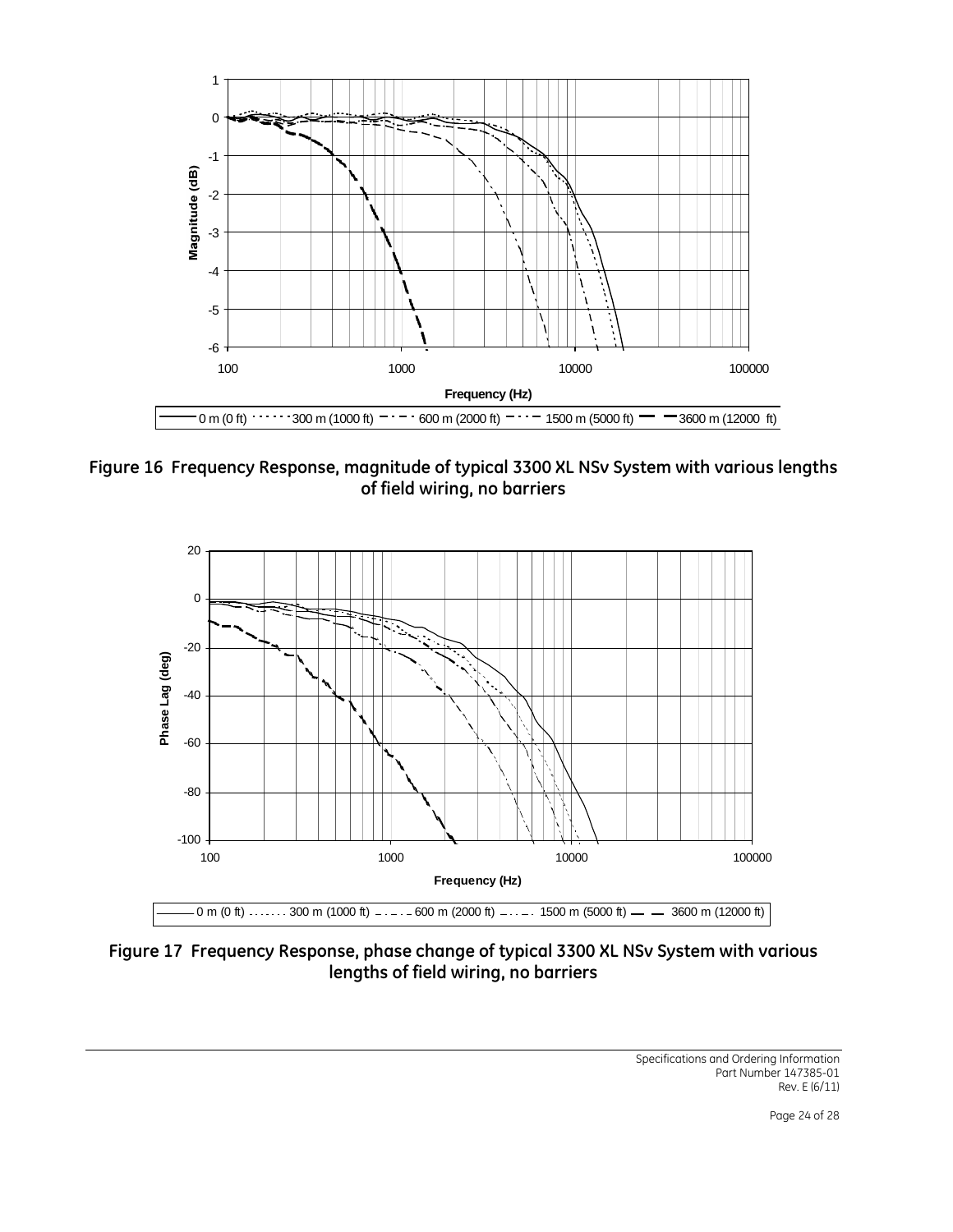![](_page_24_Figure_0.jpeg)

![](_page_24_Figure_1.jpeg)

330901, ¼ -28 UNF-2A, without armor 330902, ¼ -28 UNF-2A, with armor 330903, M8x1 thread, without armor 330904, M8x1 thread, with armor 330905, M10x1 thread, without armor 330908, 3/8-24 UNF-2A, without armor 330909, 3/8-24 UNF 2A, with armor 330910, M10x1 thread, with armor

![](_page_24_Figure_3.jpeg)

![](_page_24_Figure_4.jpeg)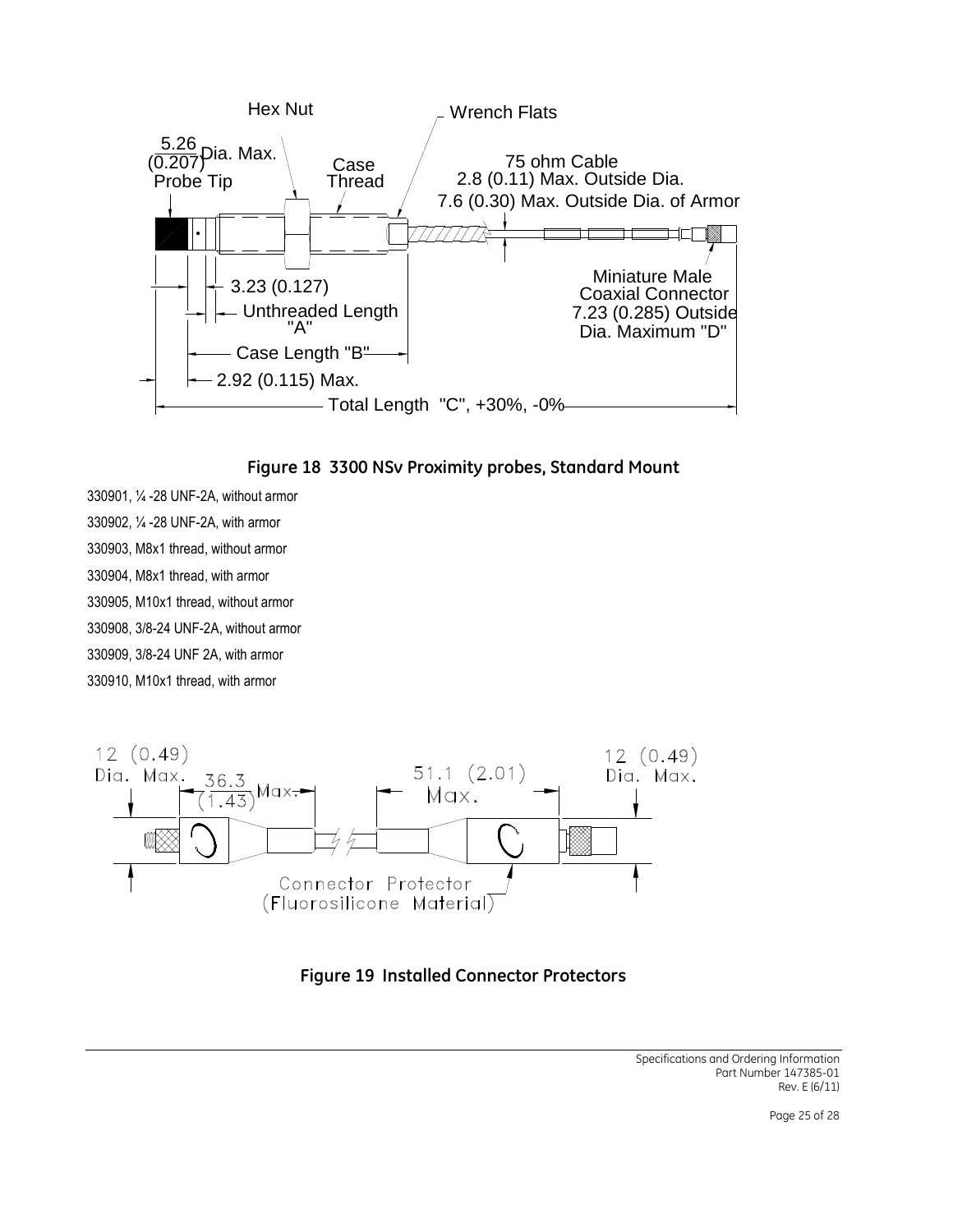![](_page_25_Figure_0.jpeg)

**Figure 20 3300 NSv Proximity Probes, Reverse Mount** 

330906, 3/8-24 UNF-2A threads

330907, M10x1 threads

![](_page_25_Figure_4.jpeg)

**Figure 21 330930, 3300 NSv Extension Cable**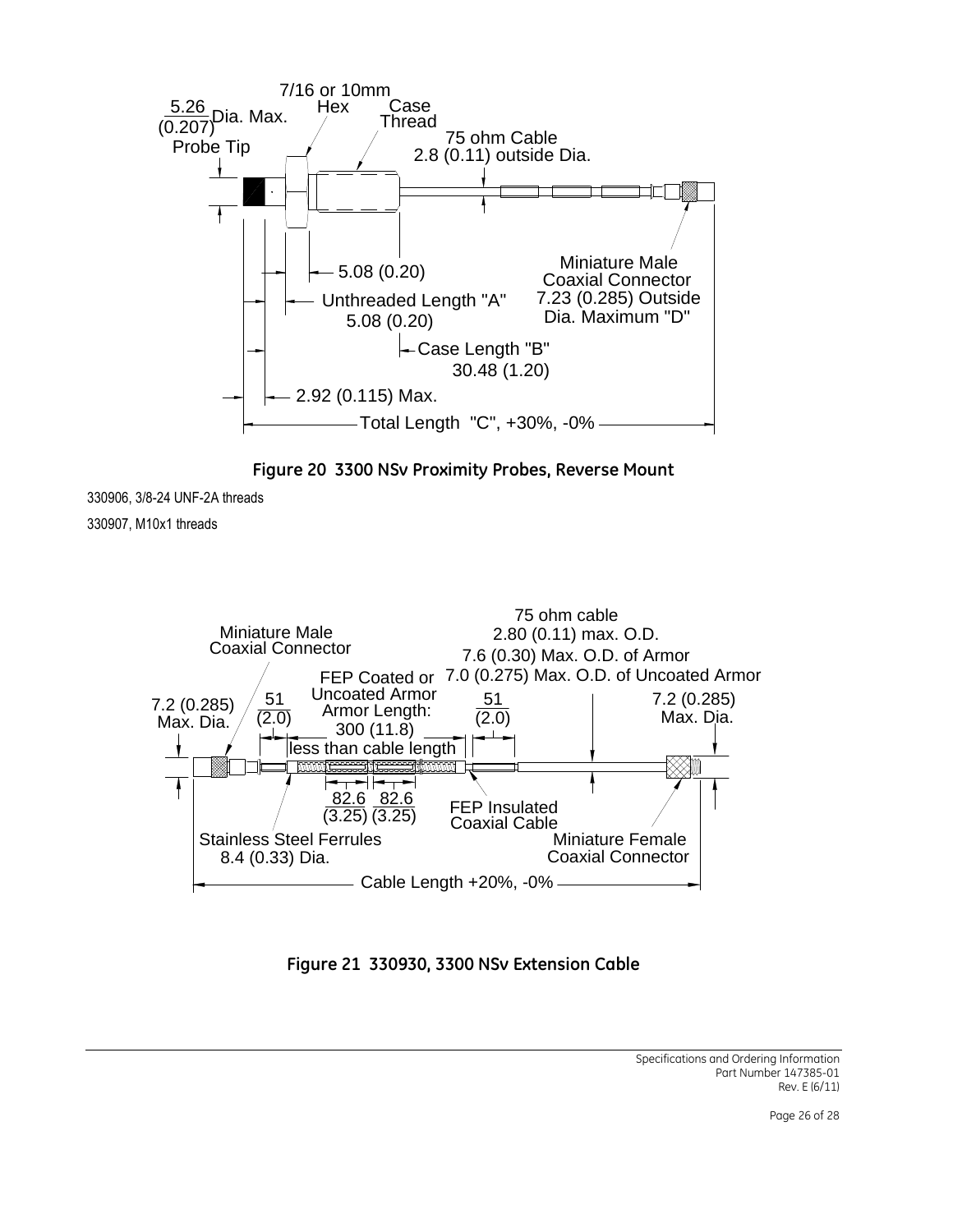![](_page_26_Figure_0.jpeg)

**Figure 22 Panel Mount 3300 XL NSv Proximitor Sensor** 

![](_page_26_Figure_2.jpeg)

# **Figure 23 DIN Mount 3300 XL NSv Proximitor Sensor**